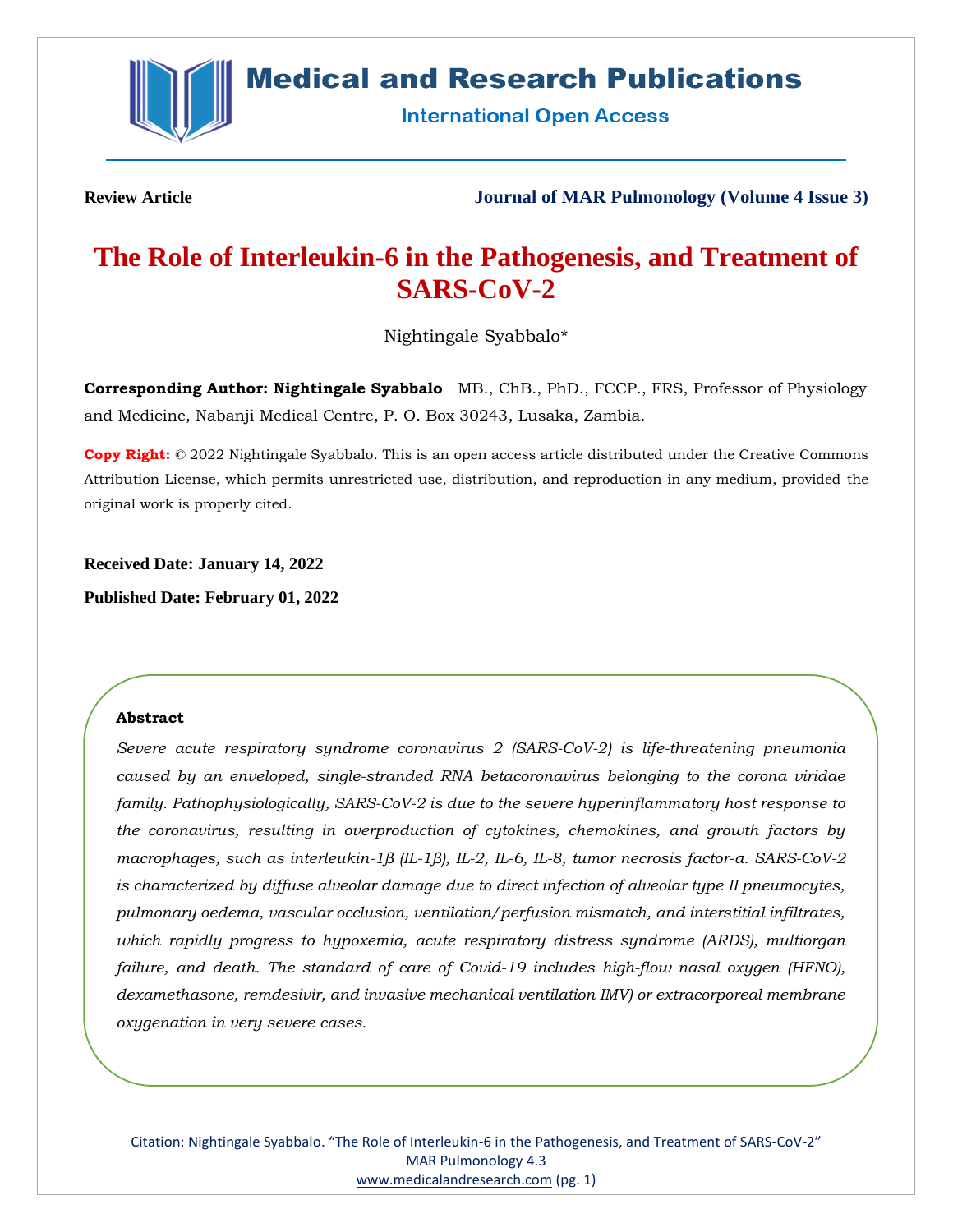*However, mortality is exceptionally high even with these therapies. IL-6 plays a key role in orchestrating the cytokine storm, and hyper inflammation characteristics of Covid-19, leading to respiratory failure, and multi-organ failure. Interleukin-6 signaling is via the IL-6 receptor (IL-6Rα), which exists in two isoforms, transmembrane IL-6Rα, and soluble IL-6Rα. Two IL-6Rα antagonists have been issued an emergency use authorization by the FDA, including tocilizumab, and sarilumab. Interleukin-6 receptor antagonists are safe, and effective in the treatment of severe Covid-19, particularly in patients requiring HFNO, or respiratory support. Tocilizumab is the most studied IL-6Rα antagonist in the treatment of severely ill patients with Covid-19. Tocilizumab coadministered with dexamethasone is superior to the standard of care alone in the treatment of hypoxemic patients requiring IMV. The duet has been shown to reduce the need for mechanical ventilation and to reduce the mortality in critically ill patients with Covid-19.*

*Keywords: Covid-19, Cytokine storm, Dexamethasone, Interleukin-6, Tocilizumab.*

### **Introduction**

Severe acute respiratory syndrome coronavirus 2 (SARS-CoV-2) is life-threatening pneumonia caused by an enveloped, single-stranded RNA betacoronavirus belonging to the corona viridae family [1], which initially originated from Wuhan, Hubei province, China [2]. SARS-CoV-2 five waves of pandemics have infected 160 million people worldwide, and have caused the death of about 3.5 million individuals as of June 17, 2021, globally [3]. Covid-19 pandemics have had devastating public health, socio-economical, commercial, and industrial consequences, due to lock-downs in many countries.

Approximately 80% of the patients with COVID-19 disease develop a mild illness, whereas 15-30% progress to critical disease with respiratory failure, and multi-organ failure (MOF) [4].

SARS-CoV-2 is characterized by the severe hyperinflammatory host response to the coronavirus, resulting in overproduction of cytokines, chemokines, and growth factors by macrophages (cytokine storm), such as IL-1β, IL-2, IL-6, IL-8, IL-10, IL-17, IL-18, tumor necrosis factor-α (TNF-α), GM-CSF, and interferon-γ (IFN-γ) [5-8]. Several other cytokines, chemokines, and growth factors are secreted by the activated immune, inflammatory, and structural cells during the cytokine storm due to coronavirus 2 systemic infection [9-12]. Table 1 shows the myriad of inflammatory mediators secreted by inflammatory, and immune cells during the cytokine storm due to Covid-19 infection.

The cytokine storm is a type of hyper inflammation, whereby there is excessive production of proinflammatory cytokines in a dysregulated manner in response to infection, trauma, and chimeric

Citation: Nightingale Syabbalo. "The Role of Interleukin-6 in the Pathogenesis, and Treatment of SARS-CoV-2" MAR Pulmonology 4.3 [www.medicalandresearch.com](http://www.medicalandresearch.com/) (pg. 2)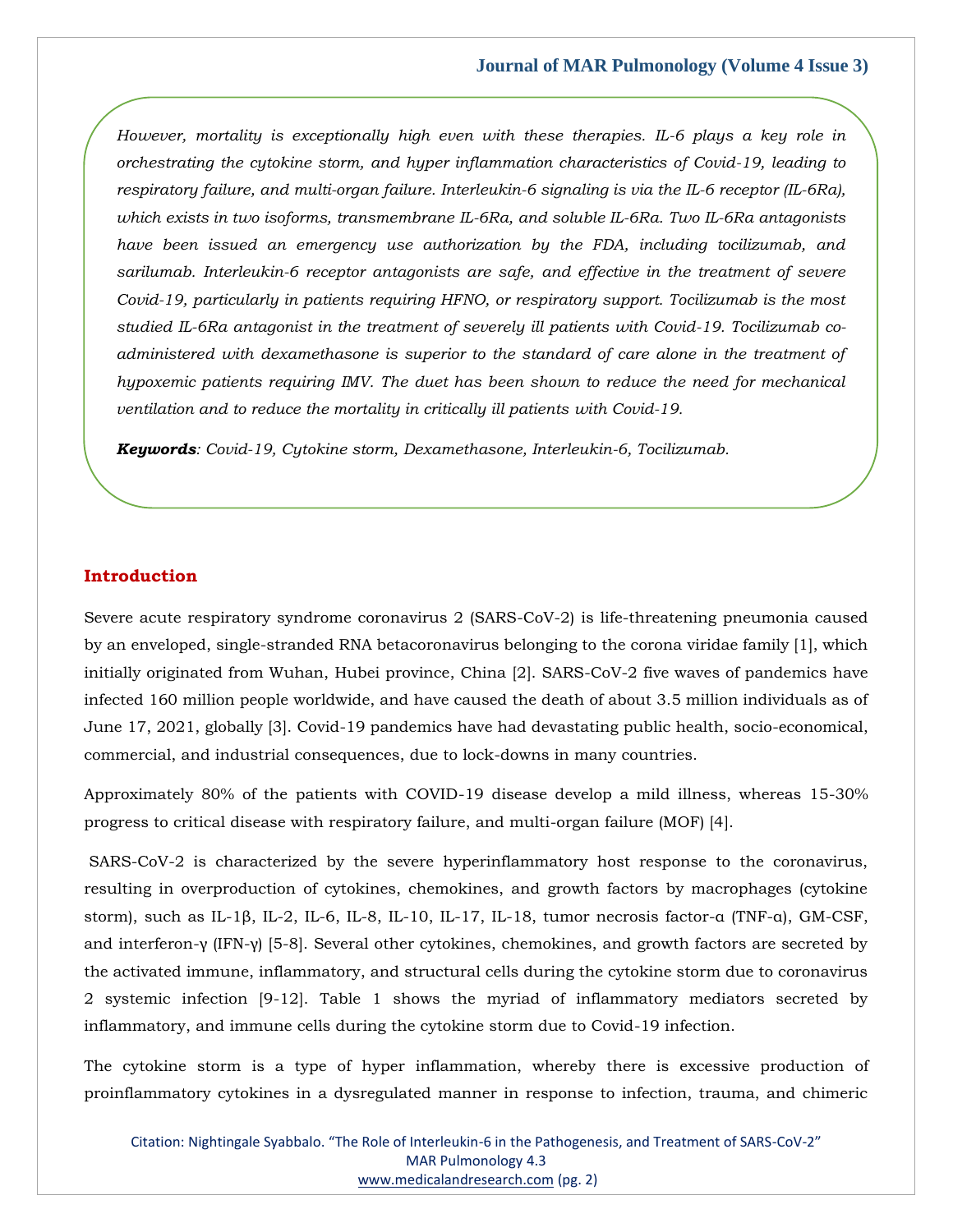antigen receptor T-cell (CAT-T) therapy [9-12]. Overproduction of IL-1β, IL-6, IL-8, and TNF-α, in particular, is associated with severe Covid-19 disease, and very poor prognosis [13]. Recently, Cruz et al. [14] have reported that high levels of serum IL-6 are associated with fatal severe SARS-CoV-2 pneumonia.

Table 1. Inflammatory cytokines, chemokines, and growth factors secreted during the cytokine storm, and SARS-CoV-2

| Cytokines                           | Chemokines                                                |  |  |
|-------------------------------------|-----------------------------------------------------------|--|--|
| Interleukin-1 $\beta$ (IL-1 $\beta$ | Macrophage inflammatory protein-1 (MIP-1a/CCL3)           |  |  |
| $IL-1RA$                            | Monocyte chemoattractant protein-1 (MCP-1/CCL2)           |  |  |
| $IL-2$                              | Interferon gamma-induced protein 10 (IP-10/CXCL10)        |  |  |
| $IL-6$                              | Growth factors                                            |  |  |
| IL-8 (CXCL8)                        | Granulocyte colony-stimulating factor (G-CSF)             |  |  |
| $IL-9$                              | Granulocyte-macrophage colony stimulating factor (GM-CSF) |  |  |
| $IL-10$                             | Fibroblast growth factor (FGF)                            |  |  |
| $IL-17$                             | Tumor necrosis factor $-a$ (TNF- $a$ )                    |  |  |
| $IL-18$                             | Interferon-gamma (IFN-γ)                                  |  |  |

Table 2. Immune and structural cells which secrete cytokines, and chemokines responsible for the cytokine storm

| Inflammatory and immune cells | Structural cells  |
|-------------------------------|-------------------|
| Macrophages                   | Epithelial cells  |
| Monocytes                     | Endothelial cells |
| Mast cells                    | Astrocytes        |
| Neutrophils                   | Microglia         |
| Dendritic cells               | Neurons           |

Citation: Nightingale Syabbalo. "The Role of Interleukin-6 in the Pathogenesis, and Treatment of SARS-CoV-2" MAR Pulmonology 4.3 [www.medicalandresearch.com](http://www.medicalandresearch.com/) (pg. 3)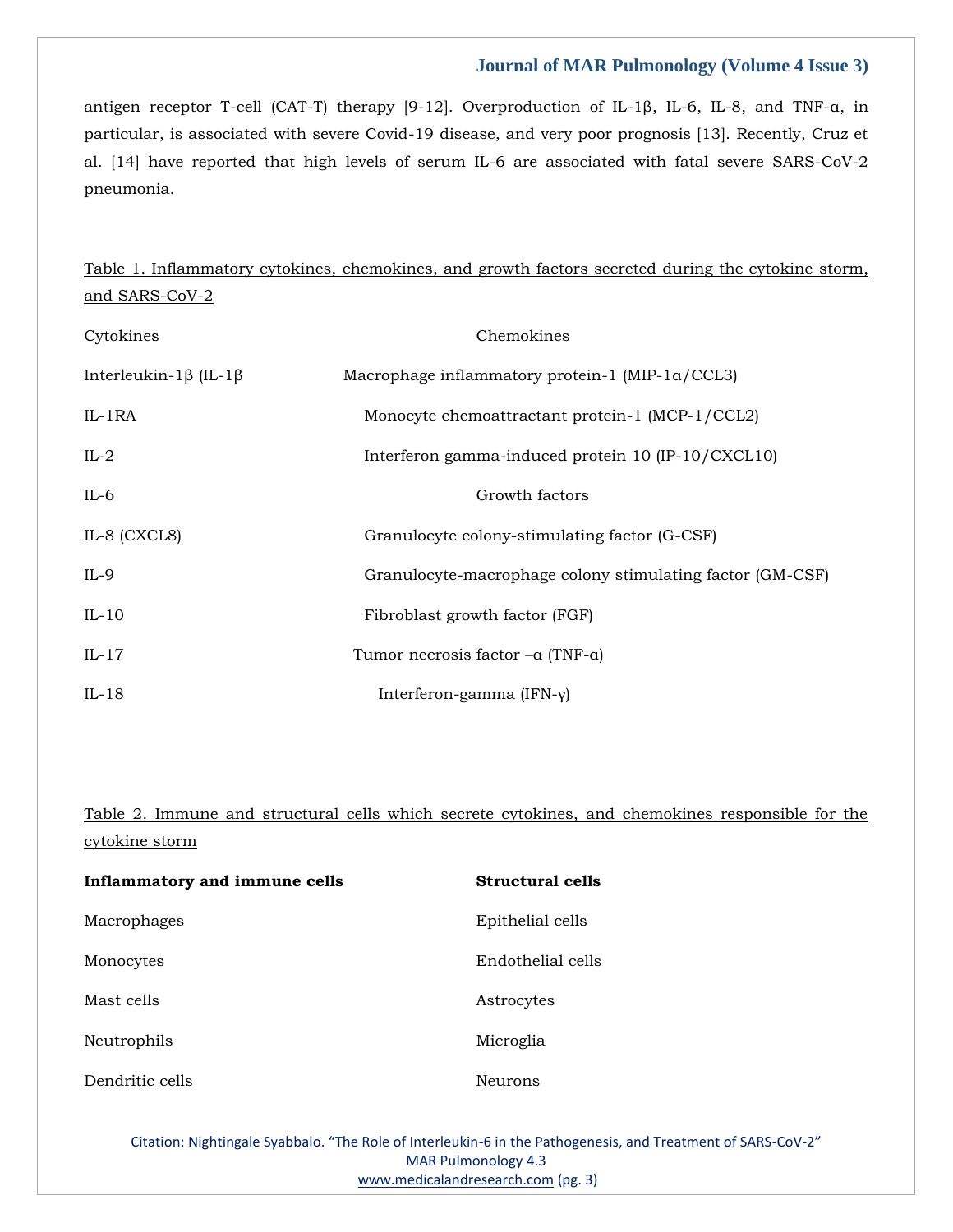CD4+ Th2 lymphocytes Adipocytes

B cells Malignant cells

Natural killer T cells

Table 3. Anti-viral agents in clinical trials for the treatment of SARS-CoV-2

| <b>Antiviral</b>            | <b>FDA Status</b>                      |
|-----------------------------|----------------------------------------|
| Remdesivir                  | Approved 2020                          |
| Favipiravir                 | NA                                     |
| Ribavirin                   | NA                                     |
| Lopinavir                   | NA.                                    |
| Lopinavir plus ritonavir    | Recommended, approved for AIDS in 2000 |
| Ritonair                    | <b>EUA 2021</b>                        |
| Darunavir                   | NA                                     |
| Umifenovir (Arbidol)        | NA                                     |
| Molnupiravir                | <b>EUA 2021</b>                        |
| Nirmatrelvir plus ritonavir | EUA 2021                               |

Abbreviations: EUA, Emergency Use Authorization; FDA, Food and Drug Administration; NA, Not approved; SARS-CoV-2, Severe acute respiratory syndrome coronavirus 2. The FDA status may change with time, and emerging clinical data.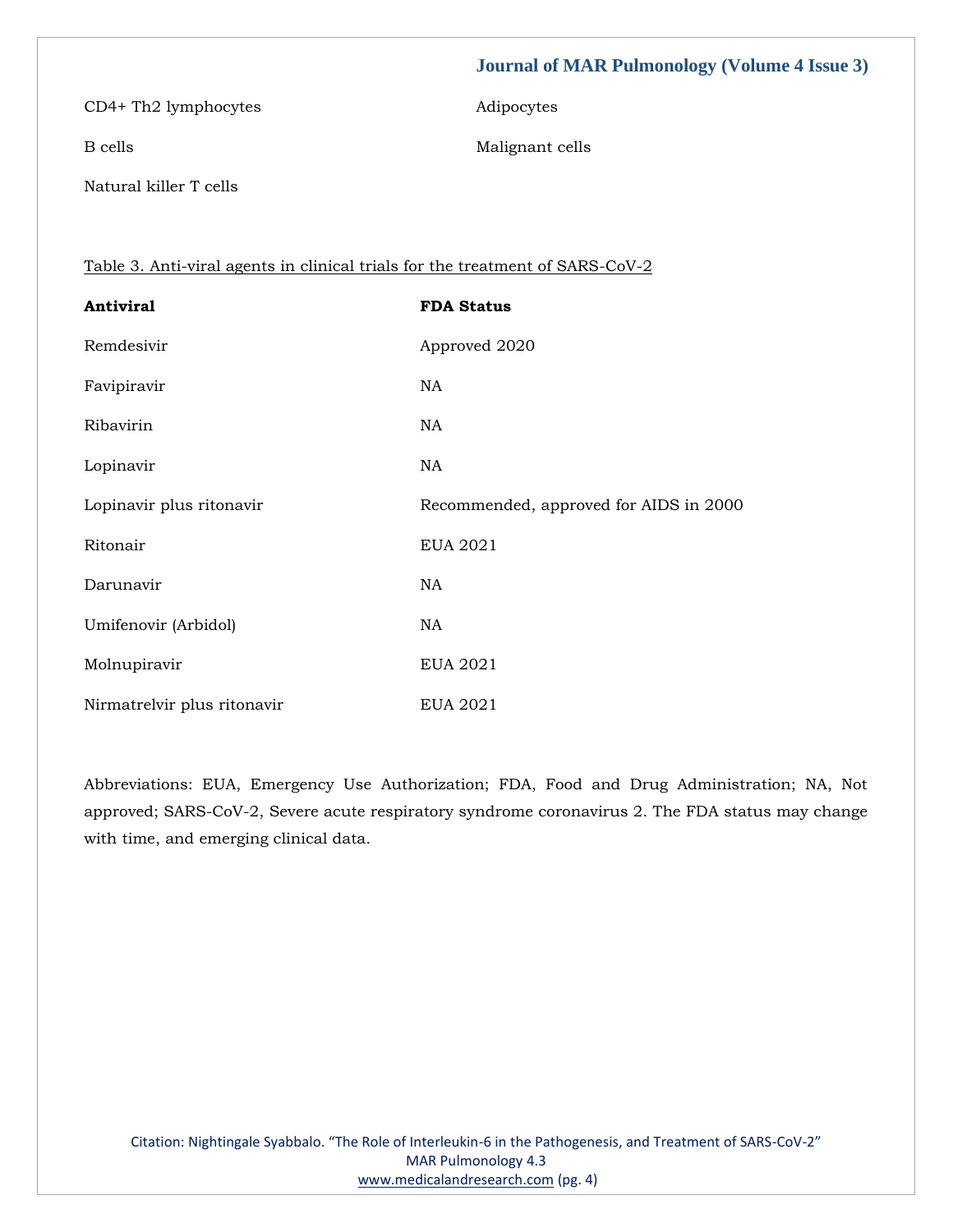| <b>Monoclonal antibody</b> | <b>Target</b>                | <b>Dosage</b>                           | <b>FDA</b> status |
|----------------------------|------------------------------|-----------------------------------------|-------------------|
| Anakinra                   | IL-1 $\alpha$ , IL-1 $\beta$ | 200 mg, 100 mg Q6h                      | EUA 2021          |
| Canakinumab                | IL-1 $\beta$                 | 459-750 mg infusion                     | NA.               |
| Tocilizumab                | IL-6Ra                       | 8 mg/kg (Max 800 mg)                    | <b>EUA 2021</b>   |
| Sarilumab                  | IL-6Ra                       | 400 mg in 100 ml saline                 | NA.               |
| Baricitinib                | JAK1, JAK2                   | 1-4 mg PO OD $x$ 14 days                | <b>EUA 2020</b>   |
| Tofacitinib                | JAK1, JAK3                   | 10 mg PO BD $x$ 14 days                 | EUA 2021          |
| Bamlanivimab               | Spike protein                | 700 mg IV single dose                   | EUA 2021          |
| Etesevimab                 | Spike protein                | 1.4 g IV single dose                    | <b>EUA 2021</b>   |
| Casirivimab                | Spike protein                | 600 mg IV OD                            | <b>EUA 2021</b>   |
| Imdevimab                  | Spike protein                | 600 mg IV OD                            | <b>EUA 2021</b>   |
| Sotrovimab                 |                              | SARS-CoV-1/2 epitope 500 mg IV infusion | EUA 2021          |
| Mavrilimumab               | GM-CSFRa                     | $6 \text{ mg/kg}$ IV infusion           | Phase $2/3$       |

Table 4. Monoclonal antibodies in clinical trials for the treatment of SARS-CoV-2

Abbreviations: BD, twice daily; EUA, Emergency Use Authorization; FDA, Food and Drug Administration; GM-CSF, Granulocyte-macrophage colony stimulating factor; IV, Intravenous; JAK, Janus kinase; OD, Once daily.

# **Pathophysiology of SARS-CoV-2**

SARS-CoV-2 infection primarily affects T lymphocytes, particularly CD4+ T, and CD8+ T cells, resulting in a decrease in their blood counts, and a reduction in the production of IFN- $\gamma$  [12]. This is accompanied by the production of several cytokines, chemokines, and growth factors by macrophages, and other inflammatory cells, which are responsible for the cytokine storm, acute lung injury (ALI), and severe SARS-CoV-2 [7-9].

SARS-CoV-2 manifests as extensive lung damage, severe pneumonia, and hypoxemia, which may rapidly progress to acute respiratory distress syndrome (ARDS), multiorgan failure, and death, if not treated aggressively by the standard of care (SoC), and invasive mechanical ventilation [15,16]. The causes of

Citation: Nightingale Syabbalo. "The Role of Interleukin-6 in the Pathogenesis, and Treatment of SARS-CoV-2" MAR Pulmonology 4.3 [www.medicalandresearch.com](http://www.medicalandresearch.com/) (pg. 5)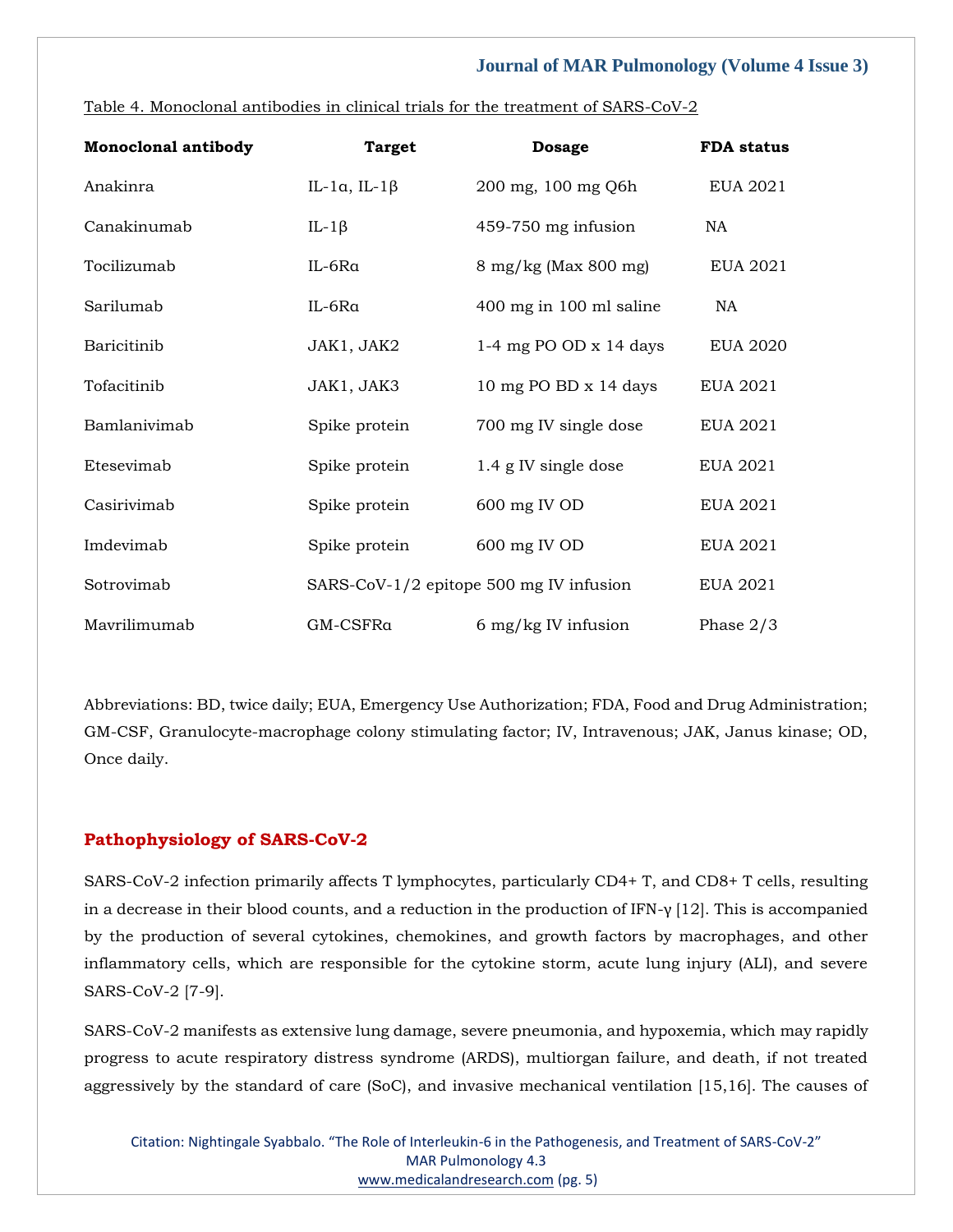severe acute hypoxemia due to SARS-CoV-2 are multifactorial, such as diffuse alveolar damage (DAD) [17,18], pulmonary oedema, interstitial infiltration, development of hyaline membranes, hemoglobinopathies, endothelitis, vascular occlusion, ventilation-perfusion mismatch, and shunts [18,19]. Diffuse alveolar damage is due to direct infection of alveolar type II pneumocytes by SARS-CoV-2 [20].

Persistent hypoxaemia with SaO2 ˂ 94%, and PaO2/FiO2 ratio ˂ 300 mm Hg can lead to pulmonary hypertension, and hemodynamic compromise. Furthermore, coronavirus has a tropism for cardiomyocytes, and pericardial serosal cells, and can result in arrhythmias, myocarditis, pericarditis, cardiomyopathy, and heart failure [21,22].

The infected and damaged cells in the lung, including pneumocytes, bronchial epithelial cells, macrophages, and several immune cells undergo apoptosis and die leading to the production of excessive pro-inflammatory cytokines, such as IL-1β, IL-6, IL-8, TNF-α, and IFN-γ [5-8]. The inflammatory cytokines and chemokines are responsible for the cytokine storm, acute lung injury, ARDS, respiratory failure, and multi-organ failure [15,16].

Severe Covid-19 disease is associated with extrapulmonary organ damage, such as septic shock, acute cardiac injury, cardiomyopathy, heart failure [21,22], acute kidney injury, renal failure [23,24], acute liver injury [25], disseminated intravascular coagulation (DIC), thromboembolism [26], neurological disorders [27], and cerebrovascular disease [28,29].

Laboratory features of Covid-19 include raised white blood cell count, lymphopenia, thrombocytopenia, raised serum levels of C-reactive protein (CRP), procalcitonin, D-dimer, fibrinogen, ferritin [30,31], urea, creatinine [23,24], and transaminases [25]. Impaired liver function results in hypoalbuminemia, and high concentrations of total serum bilirubin, alanine aminotransferase, aspartate aminotransferase, lactate dehydrogenase, alkaline phosphatase, and glutamyl transpeptidase [25].

Abnormal coagulation parameters include high serum levels of fibrinogen, and D-dimer are associated with poor prognosis in patients with novel coronavirus pneumonia, due to higher risk of thrombosis, particularly pulmonary embolism [32]. This is because; IL-6 stimulates the coagulation pathway leading to microthrombi in the pulmonary circulation, and increasing the risk of thrombotic events [33]. Thromboembolism can also occur in the cerebral vasculature, leading to stroke [29].

Interleukin-6 can induce hepatocytes to produce acute-phase proteins [34], such as CRP, serum amyloid A (SAA), fibrinogen, haptoglobin, and 1-antichymotrypsin. Increased serum levels of CRP, and D-dimer are associated with severe SARS-CoV-2, poor outcomes, and the need for non-invasive ventilation (NIV) or invasive mechanical ventilation (IMV). CRP and D-dimer are useful biomarkers to depict the severity of Covid-19 and can guide therapy, and predict the prognosis in critically ill patients [14,32].

Citation: Nightingale Syabbalo. "The Role of Interleukin-6 in the Pathogenesis, and Treatment of SARS-CoV-2" MAR Pulmonology 4.3 [www.medicalandresearch.com](http://www.medicalandresearch.com/) (pg. 6)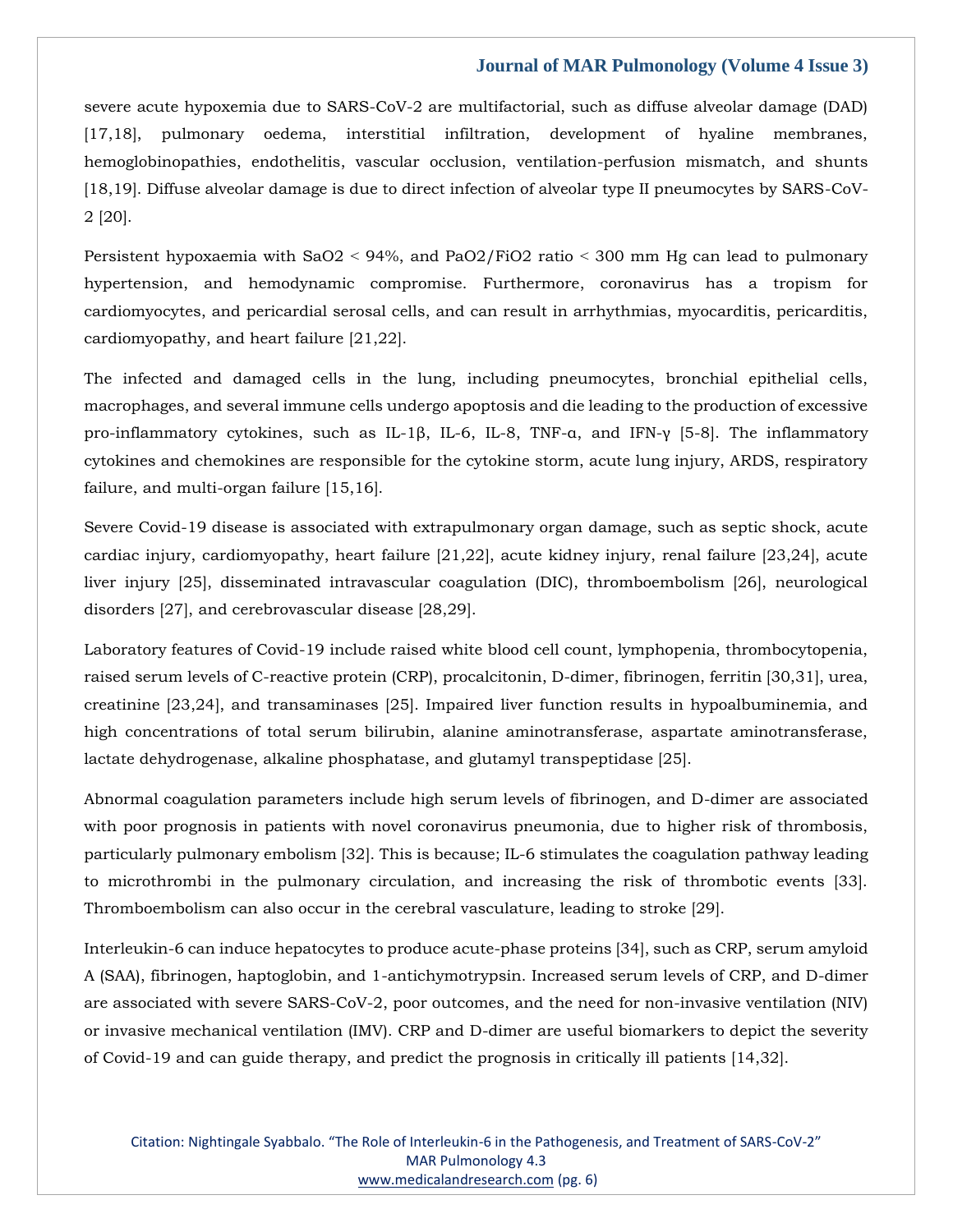Interleukin-6 is a master player cytokine responsible for the cytokine storm [35]. Overproduction of IL-6, and dysregulation of the IL-6 signaling can result in inflammatory and autoimmune disorders [36], and even cancer [37,38]. Targeting IL-6, IL-6R, and the signaling kinases, such as Janus kinases (JAKs) is an attractive therapeutic approach to treat chronic inflammatory diseases, such as rheumatoid arthritis [36], and SARS-CoV-2 [39].

#### **Interleukin-6**

The interleukin-6 family cytokines is comprised of ten members, such as IL-6 [40], IL-11 [41], oncostatin M (OSM) [42], leukaemia inhibitory factor (LIF) [43], ciliary neurotrophic factor (CNTF) [44], and cardiotropin-1 (CT-1) [45]. Most of the IL-6 family members share a common membrane glycoprotein 130 kDa (gp130) co-receptor and a similar signal transducer subunit in their receptor complexes [46,47]. LIF, CNTF, CT-1, and corticotrophin-like cytokine (CLC) can also signal via LIF receptor (LIF-R), a protein structurally related to gp130 [48].

Interleukin-6 was discovered and cloned by Hirano and colleagues in 1986 [49]. Interleukin-6 is a small glycoprotein with a molecular mass of 21-28 kDa, comprising of 212 amino acids, including 28-amino acid signaling peptides. It is produced by inflammatory and immune cells such as macrophages, mast cells, neutrophils, dendritic cells, CD4+ Th2 lymphocytes, and B cells [50-53]. Additionally, IL-6 is secreted by structural cells, such as epithelial cells, endothelial cells, fibroblasts, adipocytes, astrocytes, neurons, and even malignant cells [53]. Table 2 shows the inflammatory, immune, and structural cells which secrete the cytokines, and chemokines responsible for the cytokine storm, including IL-6.

Several stressful stimuli are known to promote the production and secretion of IL-6, such as irradiation, ultraviolet light, reactive oxygen species (ROS), microbial products, viral infections, and proinflammatory cytokines, such as IL-1β, and TNF-α [54]. Currently, SARS-CoV-2 infection has emerged as a major inducer of the cytokine storm, which results in over-secretion of excessive IL-1β, IL-6, IL-8, and TNF-α.

#### **Interleukin-6 Signaling**

Interleukin-6 signaling is via the IL-6 receptor (IL-6Rα), which belongs to the immunoglobulin superfamily [55,56]. The IL-6 receptor exists as an 80 kDa transmembrane form (mIL-6Rα), and as a 50-55 kDa soluble form (sIL-6Rα), and both receptors are involved in IL-6 signaling [56]. Soluble IL-6Rα is produced by proteolytic cleavage of mIL-6Rα by a disintegrin and metalloproteinase domaincontaining protein 10 (ADAM10) [57]. The gp130 protein which is essential for signaling is expressed in all the cells in the human body and acts as a signal-transducing co-receptor [58,59]. Signaling via mIL-

Citation: Nightingale Syabbalo. "The Role of Interleukin-6 in the Pathogenesis, and Treatment of SARS-CoV-2" MAR Pulmonology 4.3 [www.medicalandresearch.com](http://www.medicalandresearch.com/) (pg. 7)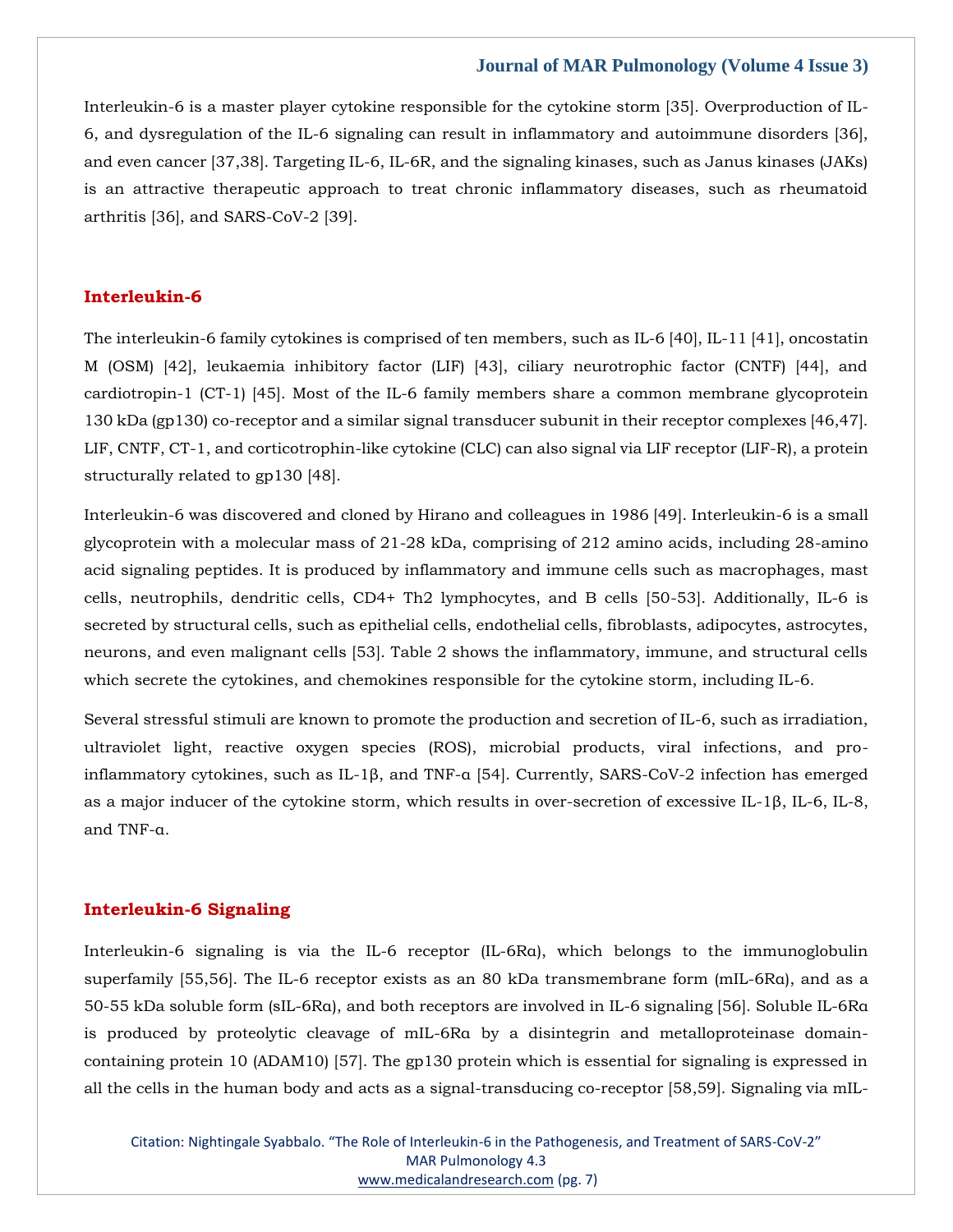6R is called the classic pathway, whereas signaling through the sIL-6R is termed the trans-signaling [58].

In the classic pathway, IL-6 binds to membrane-bound IL-6 receptors (mIL-6Rα), and the complex of IL-6/mIL-6Rα associates with gp130, which dimerizes and initiates signaling [60]. The intracellular signaling is mediated by JAKs constitutively associated with the cytoplasmic portion of gp130 protein. This is followed by activation of the signal of transducers and activators of transcription (STATs), which after phosphorylation by Janus kinases dimerize and translocate into the nucleus. STATs (STAT1, and STAT3) act as transcription factors in the nucleus [61], and translate the biological, and immunopathophysiological effects of IL-6, such as the production of the cytokines responsible for hyperinflammation. The gp130 co-receptor mainly signals via JAK1, and STAT3 [62], but other IL-6 family members can signal via JAK1 and STAT1. Interleukin-6 can also signal via the JAK-MAPK (mitogen-activated protein kinase) pathway [63].

Interleukin-6 plays an important role in orchestrating the cytokine storm, and IL-6 activity correlates with the severity of SARS-CoV-2, the risk of requiring IMV, ECMO, and death. IL-6 is a pleiotropic cytokine implicated in several chronic inflammatory diseases, autoimmune disorders [36], and cancer [37,38]. IL-6 antagonists are currently very effective and are approved for the treatment of diseases, such as rheumatoid arthritis, juvenile idiopathic arthritis, vasculitis, and recently SARS-CoV-2.

## **Treatment of SARS-CoV-2**

There are no specific effective targeted antiviral agents for the treatment of Covid-19. Treatment of SARS-CoV-2 includes proper nursing care in a prone position, which has been documented to improve oxygen saturation (SaO2), and partial pressure of arterial oxygen (PaO2) [64,65]. High-flow nasal cannula oxygenation (HFNO) is the most recommended initial treatment of SARS-CoV-2. This can be delivered through a high-flow nasal cannula up to 60 L/min of nearly 100% oxygen [66]. The recommended target SaO2 is 92-96% in adults with severe Covid-19, using supplemental oxygen as needed [67].

Provision of low positive end-expiratory pressure (PEEP) of 2-5 cm H2O which does not induce alveolar over-distension is required for the effective delivery of oxygen, and in improving the PaO2 [68-70]. In patients with more severe hypoxemia due to pulmonary oedema, and atelectasis, the use of continuous positive airway pressure (CPAP) is recommended to increase the total lung capacity (TLC) by recruitment of collapsed lung units [70]. CPAP is usually delivered at pressure levels between 5 and 15 cm H2O [71- 73]. Nevertheless, some of the patients with severe Covid-19 and multi-organ dysfunction may require non-invasive ventilation or invasive mechanical ventilation.

Citation: Nightingale Syabbalo. "The Role of Interleukin-6 in the Pathogenesis, and Treatment of SARS-CoV-2" MAR Pulmonology 4.3 [www.medicalandresearch.com](http://www.medicalandresearch.com/) (pg. 8)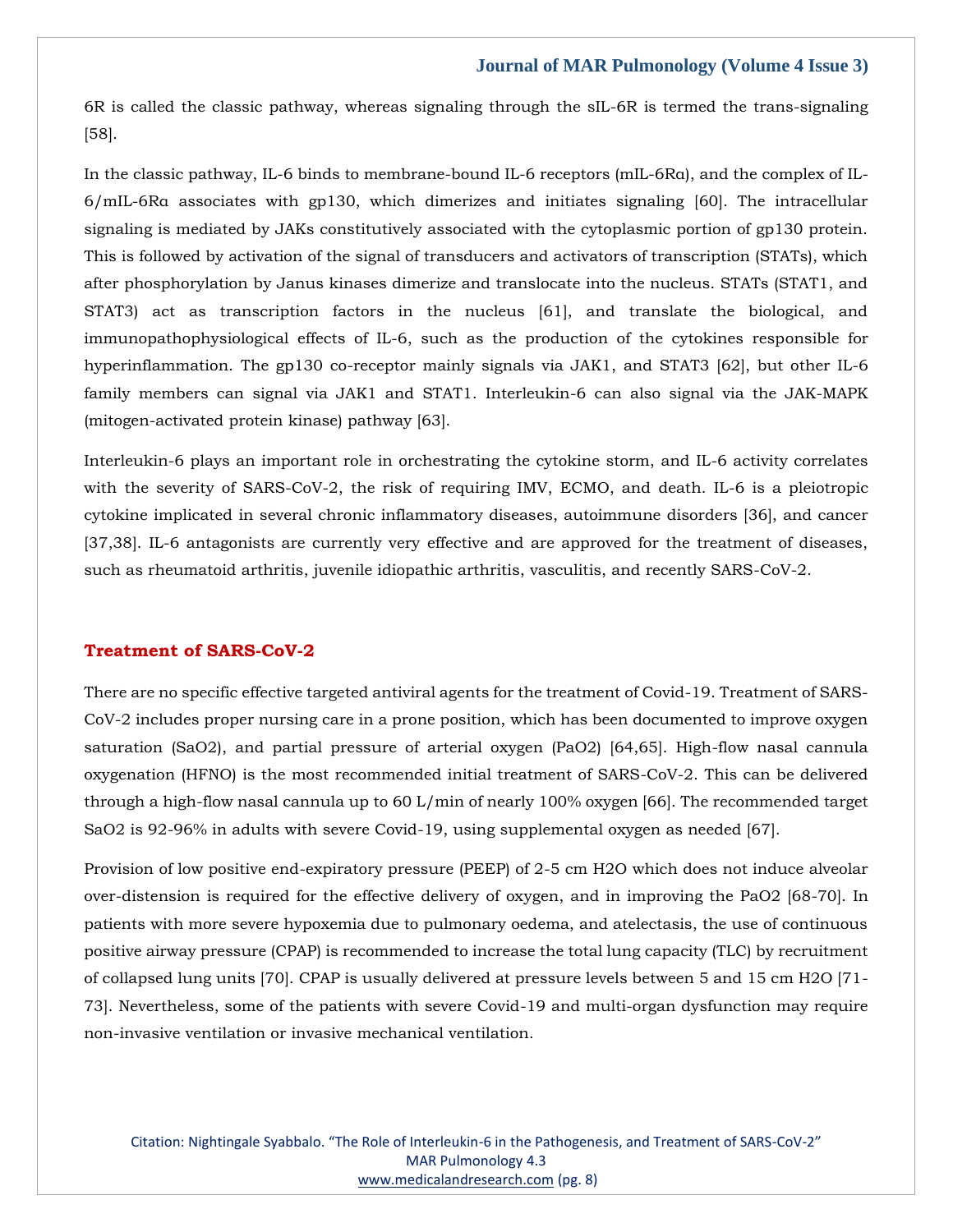#### **Corticosteroids**

Corticosteroids (synonymous with glucocorticoids) are the most potent, and effective therapy for several chronic inflammatory diseases, and autoimmune disorders, such as rheumatoid arthritis, asthma, atopic dermatitis, inflammatory bowel disease (IBD), prevention of graft rejection, and most recently SARS-CoV-2. Corticosteroids have been used to treat severe acute lung injury due to hyper inflammation, such as acute respiratory distress syndrome (ARDS) due to Covid-19 with the rationale to downregulate or prevent hyper inflammation [74].

Several clinical trials have evaluated the efficacy and safety of corticosteroid therapy in critically ill patients with Covid-19. The most impressive results are from the RECOVERY trial which demonstrated that a moderate dose of dexamethasone (6 mg for 10 days) reduced mortality in hospitalized patients with Covid-19 and respiratory failure, who required therapy with supplemental oxygen or IMV [75]. In the dexamethasone group, the incidence of death was lower than in the usual care group patients receiving mechanical ventilation (29.3% versus 41.4%; rate ratio, 0.64; 95% CI, 0.51 to 0.81). In the patients receiving oxygen without mechanical ventilation the death rates were not very different (23.3% versus 26.2%); rate ratio, 0.82; 95%CI, 0.72 to 0.94). However, in the dexamethasone group in patients who were receiving no respiratory support at randomization, the death rates were slightly higher compared to the usual care (17.8% versus 14.0%; rate ratio, 1.19; 95% CI, 0.92 to 1.55) [75]. The results from the RECOVERY clinical trial indicate that moderate dose dexamethasone might increase mortality in hospitalized patients who were not receiving oxygen, and respiratory support [75]. Thus, dexamethasone is most beneficial in critically ill Covid-19 patients receiving HFNO, and NIV or IMV.

The positive outcomes from the RECOVERY study are supported by smaller clinical trials' findings, which also have documented the beneficial effects of dexamethasone, and hydrocortisone in reducing hospital mortality, and in preventing the need for IMV [76-82]. Tomazini et al. [76] have reported that intravenous dexamethasone in patients with severe Covid-19 led to a statistically significant in days alive, and free of mechanical ventilation over 28 days compared with standard of care (SoC) treatment alone.

Similarly, Villar et al. [83] have shown that high doses of dexamethasone for 10 days decreased overall mortality, and mechanical ventilation duration in patients with moderate-to-severe ARDS. This openlabel, randomized, multicentre trial in 277 patients with moderate-to-severe non-COVID-19-related ARDS found a 15% absolute reduction in 60-day mortality  $(36\% \text{ versus } 21\%; \text{ p} = 0.0047)$  in dexamethasone-treated patients compared to usual care [83].

Methylprednisolone is equally as effective as dexamethasone in the treatment of Covid-19, and some studies have demonstrated better outcomes in Covid-19 hypoxic patients treated with methylprednisolone compared to dexamethasone [84]. Ranjbar et al. [84] compared the efficacy of 2 mg/kg per day of intravenous methylprednisolone with 6 mg/day of dexamethasone.

Citation: Nightingale Syabbalo. "The Role of Interleukin-6 in the Pathogenesis, and Treatment of SARS-CoV-2" MAR Pulmonology 4.3 [www.medicalandresearch.com](http://www.medicalandresearch.com/) (pg. 9)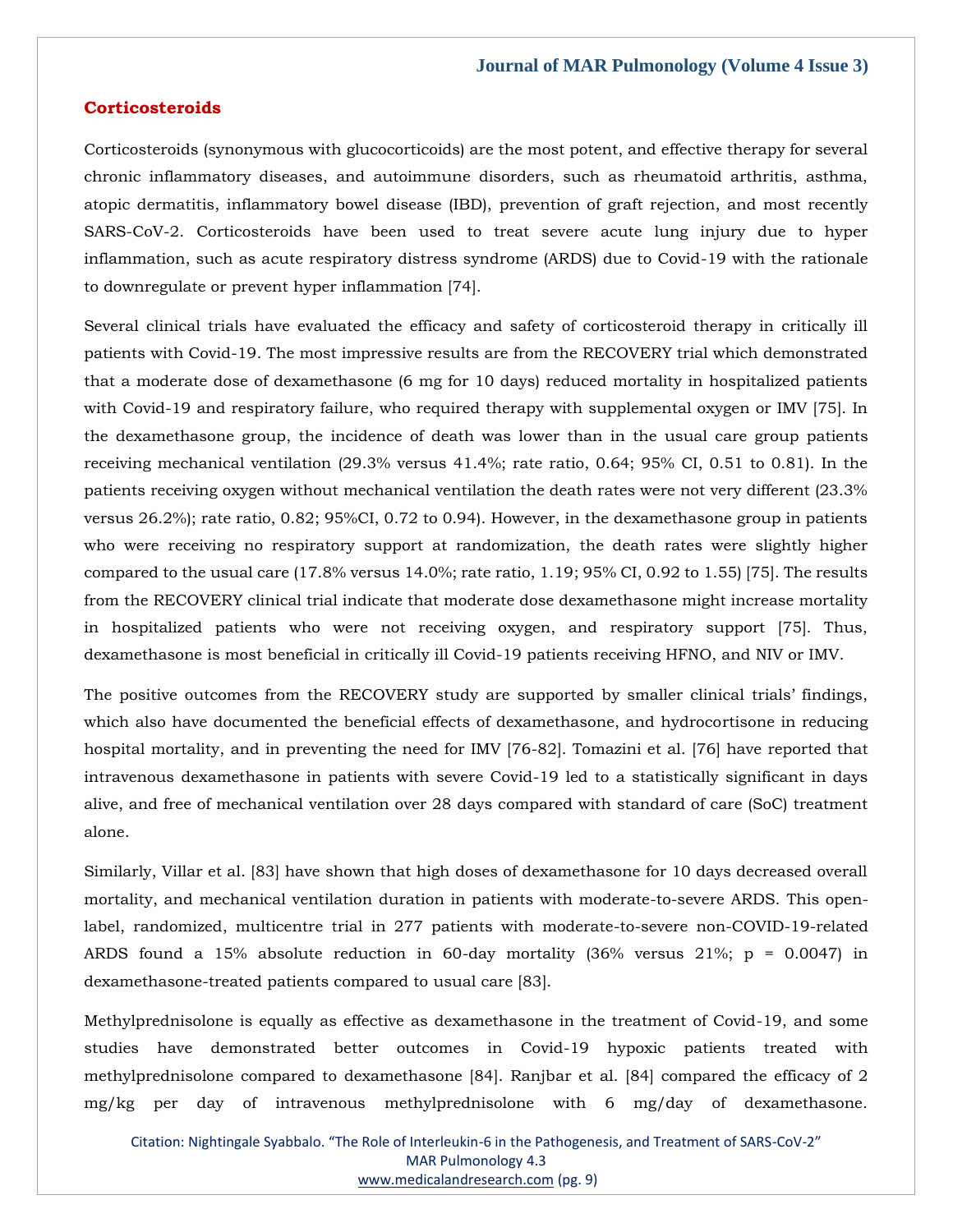Methylprednisolone resulted in a shorter hospital stay and less need for mechanical ventilation. Moreover, methylprednisolone demonstrated better outcomes in Covid-19 hypoxic patients when compared with dexamethasone [84].

Additionally, several systematic reviews and meta-analyses indicate that corticosteroid therapy reduces all-cause death in patients with ARDS, and disease progression, rather than increasing adverse events [85,86]. Glucocorticoids reduce mortality rates in both ARDS patients, and SARS-CoV-2-associated ARDS, and the need for IMV. Covid-19 and non-Covid-19 ARDS patients respond favorably to all the formulation of corticosteroids (dexamethasone, hydrocortisone, prednisone, and methylprednisolone), inappropriate therapeutic dosages equivalent to dexamethasone 6 mg daily [86]. Nevertheless, the COVID-19 STEROID2 Randomized Trial demonstrated that among patients with COVID-19 and severe hypoxaemia, 12 mg/day of dexamethasone compared with 6 mg/day of dexamethasone did not result in statistically significant more days alive without life support at 28 days [87]. Therefore, very high doses of dexamethasone are not necessary, because they may aggravate immunosuppression, particularly when co-administered with IL-6R antagonists or JAK inhibitors.

Despite the multiple systemic adverse effects of corticosteroids, such as delayed viral clearance, and immunosuppression likely to result in opportunistic infections, cardiovascular, and metabolic side effects; the World Health Organization (WHO) strongly recommends corticosteroid therapy for patients with severe and critical Covid-19 disease [88].

### **Remdesivir**

There are several therapeutic agents which have been evaluated for the treatment of Covid-19, however, no antiviral agents are specifically effective in the treatment of SARS-CoV-2 infection [89,90]. The most promising antiviral agent for the treatment of Covid-19 is remdesivir. Remdesivir (GS-5734) is an inhibitor of the viral RNA-dependent, RNA polymerase with in vitro inhibitory activity against SARS-CoV-1, and the Middle East respiratory syndrome (MERS-CoV) [91-95]. Remdesivir was developed by Gilead Sciences for the treatment of Ebola virus disease in 2016 [96], but is now universally used to treat severe Covid-19.

In a large double-blind, randomized, placebo-controlled trial, remdesivir is superior to placebo at reducing the duration of recovery in hospitalized patients with Covid-19 (one-category recovery, mean 7 versus 9 days) [95]. Patients in the remdesivir group had a shorter time to discharge than the placebo group (mean, 8 versus 12 days). Remdesivir significantly reduced adverse events related to respiratory failure due to Covid-19 [95]. Furthermore, the Kaplan-Meier estimates of mortality were lower in patients treated with remdesivir compared to placeblo on day 15 (6.7% versus 11.9%), and on day 29 (11.4% versus 15.2%) [95]. The therapeutic benefits in recovery persisted when adjustment was made for glucocorticoid use [95], which suggests that the efficacy of remdesivir may be additive to that of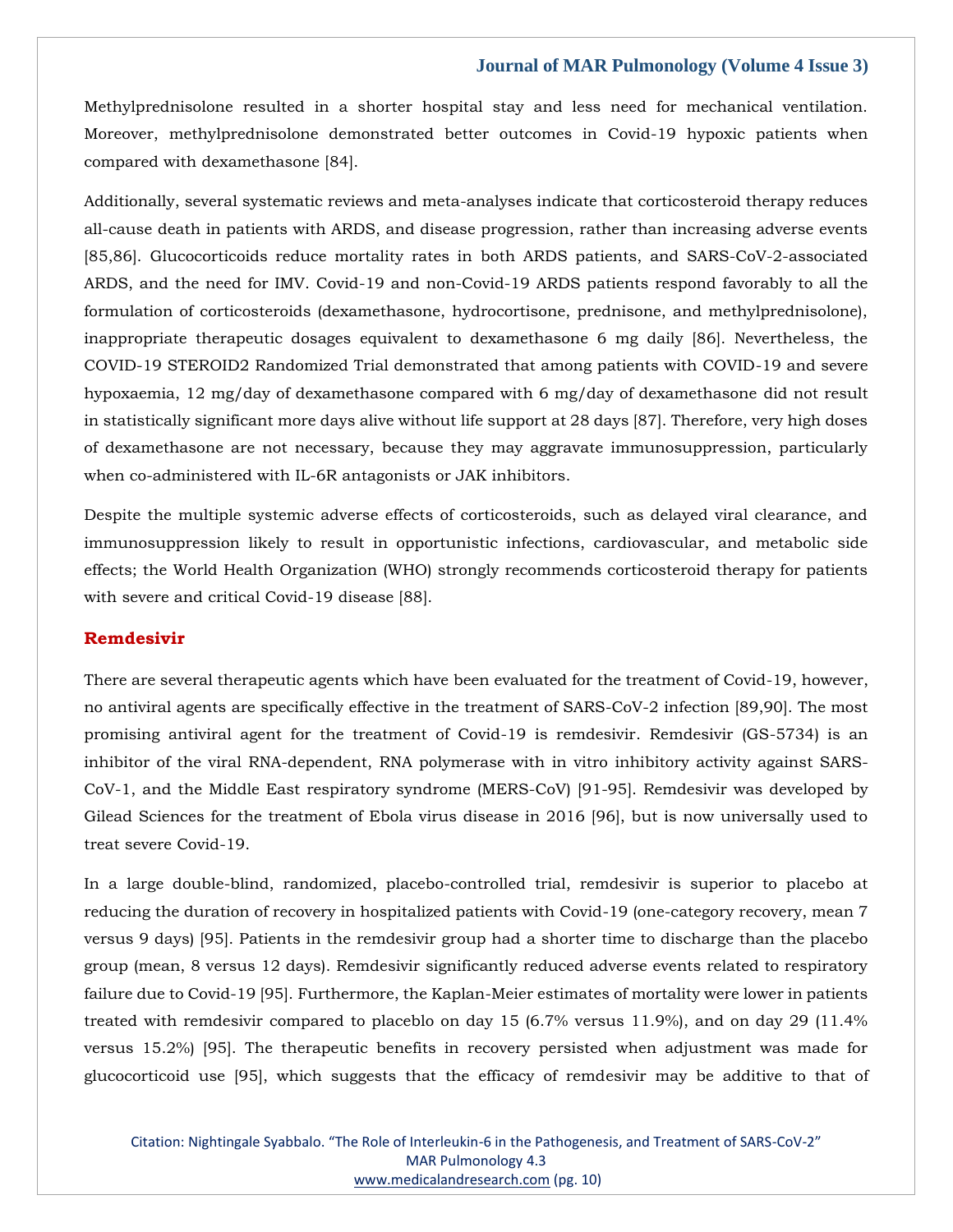dexamethasone therapy shown in the Randomized Evaluation of Covid-19 Therapy (RECOVERY) trial [75]

Nonetheless, other randomized, double-blind clinical trials have shown no statistically significant clinical improvement in hospitalized adults treated with remdesivir in patients with severe Covid-19 [97,98]. Piscoya et al. [98] in a systemic, meta-analysis of randomized clinical trials reported that the efficacy and safety of 10-day remdesivir were scarce.

Based on overwhelming positive results, remdesivir was issued an Emergency Use Authorization (EUA) by the Food and Drug Administration (FDA) on May 1, 2020, to permit the use of remdesivir for the treatment of adults, and children hospitalized for laboratory-confirmed Covid-19 [99]. Remdesivir has also received full or conditional approval in several countries for the treatment of severe Covid-19. Currently, remdesivir in combination with dexamethasone is the most used regimen for the treatment of severe SARS-CoV-2 in hospitalized patients, who require IMV or ECMO.

Remdesivir is administered via an intravenous injection with a loading dose on day one of 200 mg in adults, followed by daily maintenance of 100 mg daily for up to 10 days. The dosages are adjusted for body weight in pediatric patients (aged ≥12 years and weighing ≥40 kg) [99].

#### **Lopinavir/Ritonavir**

Lopinavir, and ritonavir are inhibitors of HIV protease. The combination of lopinavir-ritonavir (Kaletra) was approved by the FDA for the treatment of AIDS in 2000. In a randomized, open-label clinical trial in adult patients with severe Covid-19, Kaletra did not meet the endpoints. The dual combination did not reduce the risk of death, improve clinical outcomes, or decrease throat viral RNA in patients with severe Covid-19 [89]. In hospitals where it is used, it is administered orally as lopinavir/ritonavir 400/100 mg twice daily. Several other antiviral agents are in different phases of clinical trials for the treatment of Covid-19, such as favipiravir, ribavirin, darunavir, molnupiravir, and umifenovir [100].

On December 23, 2021, the FDA issued an emergency use authorization for Merck's molnupiravir for the treatment of mild-to-moderate Covid-19 in adults with laboratory positive SARS-CoV-2 viral testing [101]. Molnupiravir (Lagevrio) is an antiviral that introduces errors into the SARS-CoV-2 virus' genetic code, which prevents the virus from further replicating [102]. Lagevrio is administered as 400 mg or 800 mg capsules orally, twice daily for 5 days only. Table 3 lists the antivirals in clinical trials, or approve for emergency authorization use for the treatment of Covid-19.

The mortality rate due to Covid-19 is very high despite the use of antiviral agents, such as remdesivir, lopinavir, and ritonavir; and systemic corticosteroids. There is unmet need to develop novel therapeutic

Citation: Nightingale Syabbalo. "The Role of Interleukin-6 in the Pathogenesis, and Treatment of SARS-CoV-2" MAR Pulmonology 4.3 [www.medicalandresearch.com](http://www.medicalandresearch.com/) (pg. 11)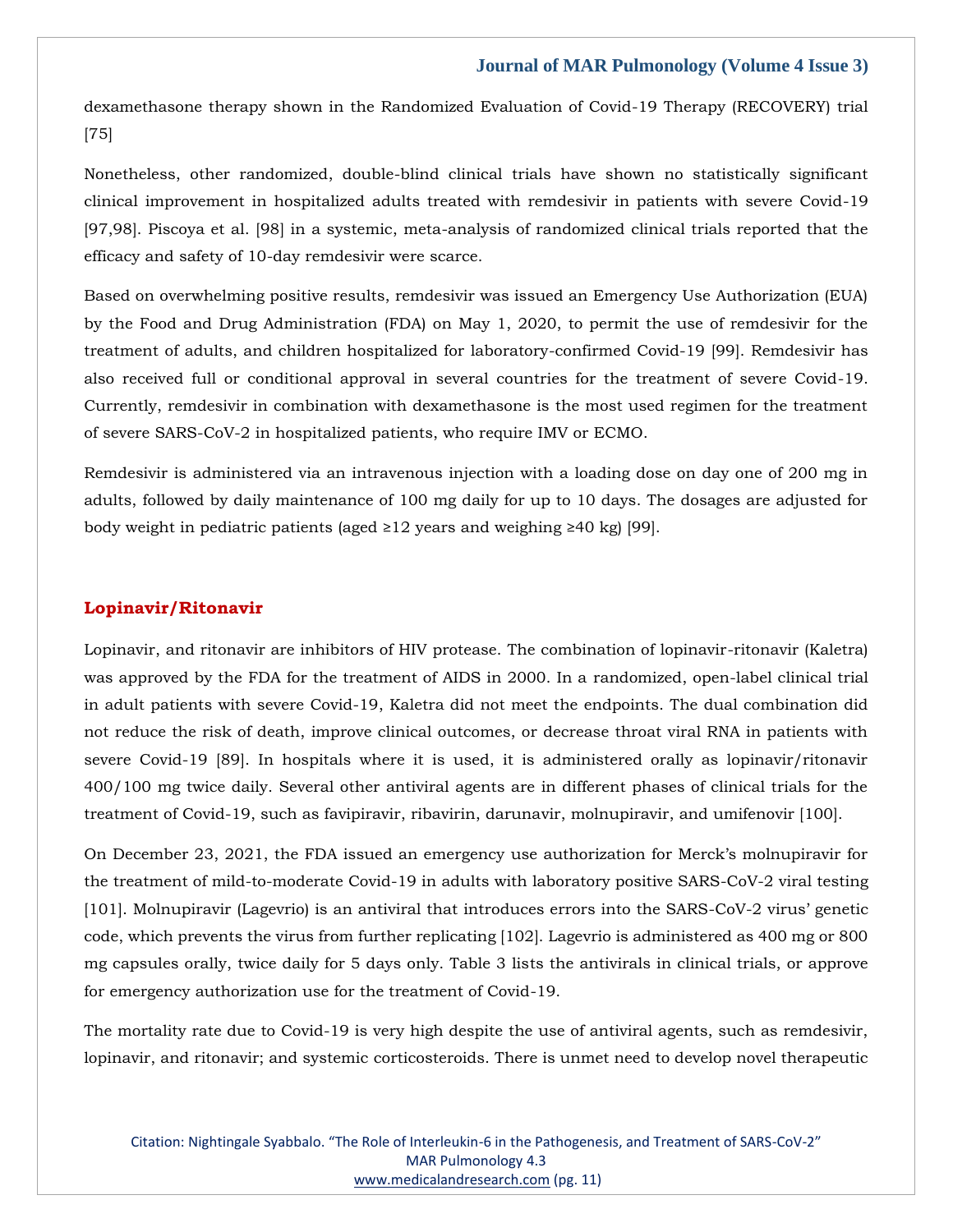agents, which can inhibit the inflammatory cascade of the cytokine storm due to Covid-19 infection, including targeting and inhibiting specific cytokines, such as IL-6 or its receptor (IL-6Rα).

Interleukin-6 plays a key role in the pathogenesis of SARS-CoV-2. Several biologics targeting the IL-6 receptor, and downstream signaling kinases, such as Janus Kinase 1 (JAK1), JAK2, and JAK3 have been developed for the treatment of autoimmune diseases, cytokine release syndromes, including Covid-19. Currently, there are several IL-6R antagonists, and JAK inhibitors in clinical trials for the treatment of COVID-19 disease, such as tocilizumab, and sarilumab (IL-6R mAb); baricitinib, ruxolitinib, and tofacinib (JAKs inhibitors). Table 4 shows the monoclonal antibodies in clinical trials for the treatment of Covid-19.

#### **Tocilizumab**

Tocilizumab is a recombinant humanized monoclonal antibody (mAb) that inhibits the binding of IL-6 to both membrane-bound receptors (mIL-6Rs), and soluble receptors (sIL-6Rs), and thus inhibiting downstream signaling, and biological effects of IL-6. Tocilizumab (Actemra) is an effective drug that is used to treat chronic rheumatic inflammatory diseases and vasculitis. It is approved for the treatment of rheumatoid arthritis in more than 100 countries [103,104], juvenile idiopathic arthritis (JIA) [105], giant cell arteritis (GCA) [106], cytokine release syndrome (CRS) during chimeric antigen T cell therapy (CAR-T [107], and for Takayasu arteritis in Japan (TAK) [108].

Several clinical trials and systemic meta-analyses have shown clinical benefits of tocilizumab treatment in patients with severe Covid-19 [109-113]. In a large meta-analysis study comprising 10201 patients with COVID-19, tolicizumab treatment resulted in a lower risk of mortality, and need for mechanical ventilation, especially in critically ill patients [111]. Patients treated with tocilizumab had a significantly better prognosis compared with patients treated with the SoC, in patients who required mechanical ventilation  $(P = 0.02)$ . Pooled estimates of hazard ratio showed that tocilizumab treatment predicted significantly better overall survival in COVID-19 patients  $(P = 0.01)$ , especially in critically ill patients  $(P = 0.01)$  $<$  0.00001) [111]. Furthermore, a French [114], and an Italian [115] retrospective study have confirmed the beneficial effects of add-on tocilizumab in patients with severe Covid-19 in reducing the need for invasive mechanical ventilation, and death.

The RECOVERY trial in the United Kingdom is one of the largest clinical trials to evaluate the efficacy and safety of tocilizumab in 4116 hospitalized patients with severe Covid-19, including 3385 (82%) patients who were receiving corticosteroids [113]. In patients with hypoxia, and systemic inflammation, tocilizumab improved the clinical outcomes, and survival regardless of the amount of respiratory support, and additional benefits from systemic corticosteroids [113]. Patients who received tocilizumab were more likely to be discharged from the hospital within 28 days compared to those who received usual care (57% versus 50%; rate ratio 1.22; 1.12-1.33;  $P < 0.0001$ ). In a sub-group of patients not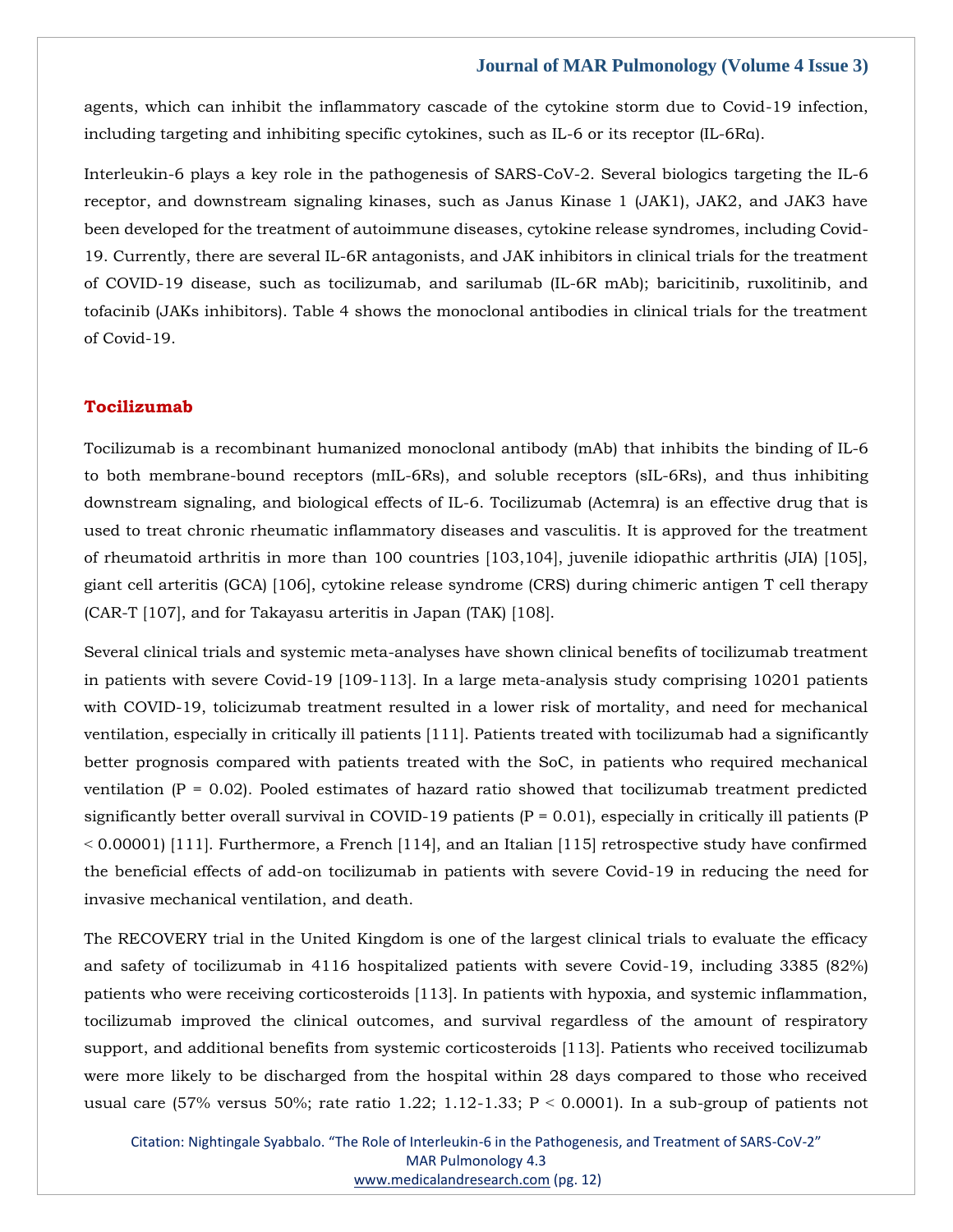receiving mechanical ventilation at baseline, patients allocated tocilizumab were less likely to reach the composite endpoint of mechanical ventilation or death (35% versus 42%; risk ratio 0.84; 95% CI 0.77- 0.92; P ˂ 0.0001). The mortality rate in 2022 patients allocated tocilizumab was 31%, and in 2094 patients who received the usual care was  $35\%$  within 28 days (rate ratio 0.85; 95CI 0.76-0.94; P = 0.0028) [113]. The results of the RECOVERY clinical trial mirrors those of the REMAP-CAP study in critically ill COVID-19 patients, which demonstrate a reduction in mortality in patients randomized to receive tocilizumab compared with usual care (28% versus 36%) [113].

The results from the RECOVERY trial demonstrate the efficacy and safety of tocilizumab in a broad clinical spectrum of the severity of Covid-19, from patients with moderate Covid-19 to severely hypoxaemic patients in respiratory failure requiring invasive mechanical ventilation. Although the majority of the patients in the study (82%) were receiving corticosteroids, tocilizumab monotherapy might be effective, particularly in a nonhospitalized patient with mild-to-moderate SARS-CoV-2. However, severely critically ill patients with SARS-CoV-2 on respiratory support require the synergistic beneficial effects of both corticosteroids and tocilizumab, or tocilizumab plus remdesivir or spike protein inhibitors, such as bamlanivimab, casirivimab, and etesevimab [116]. There is of course the risk of combining tocilizumab with another IL-6R antagonist or tocilizumab with a JAK inhibitor, including baricitinib, and Tofacitinib [117], because of the risk of opportunist infections, and helminths infestation. Janus kinases signal multiple immunobiological pathways used by most cytokines, including IL-6. Inhibiting IL-6 with biologic antagonists, and also blocking JAKs would result in severe immunosuppression, and other unrevealed pathologies. It is recommended that tocilizumab should not be co-administered with baricitinib.

Not all the clinical trials found beneficial effects of tocilizumab in a hospitalized patient with severe Covid-19 requiring HFNO and invasive mechanical ventilation. Some, multicentre observational, and placebo-controlled randomized clinical trials have demonstrated minimal or no clinical improvement with treatment with tocilizumab in hospitalized patients with severe SARS-CoV-2 [118-122]. Rosas et al. [122] have shown that in 294 patients randomized to receive tocilizumab, the biologic did not result in significantly better clinical status, or lower mortality compared to placebo at 28 days. The cumulative percentage of patients who received mechanical ventilation or who had died by day 28 was 12-0% in the tocilizumab group, and 19.3% in the placebo arm  $(P = 0.04)$ . The mortality rate in the tocilizumab group was 10.4%, and 8.6% in the placebo group. Tocilizumab was safe, and well-tolerated by the patients, and there were no significant differences in adverse events between tocilizumab and placebo [122].

Salama et al. [123] have reported that in hospitalized patients with Covid-19 pneumonia who were not receiving mechanical ventilation, tocilizumab reduced the likelihood of progression to the composite outcome of mechanical ventilation or death, but it did not improve survival. Death due to Covid-19 or any other cause occurred in 10.4% of the patients on tocilizumab, and 8.6% in patients who received the usual care by day 28 [123].

Citation: Nightingale Syabbalo. "The Role of Interleukin-6 in the Pathogenesis, and Treatment of SARS-CoV-2" MAR Pulmonology 4.3 [www.medicalandresearch.com](http://www.medicalandresearch.com/) (pg. 13)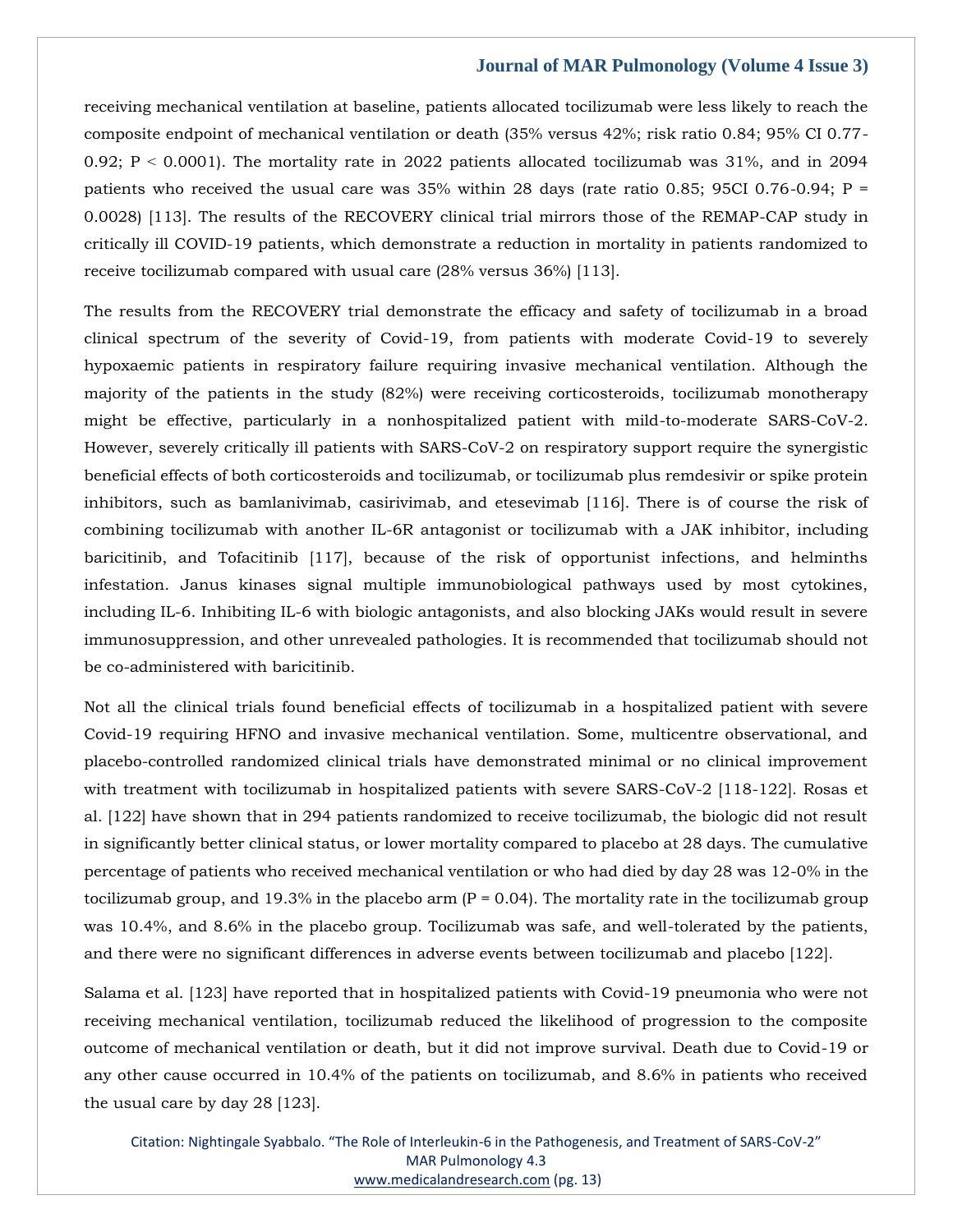Similarly, Rosas et al. [124] in the REMDACTA trial in a patient with severe COVID-19, most of whom required NIV or IMV plus HFNO, did not observe the mortality benefit of tocilizumab. The 28-day mortality rate was 18% for patients randomized to receive tocilizumab, and 20% in the placebo group [124].

Overall, tocilizumab is a safe and effective biologic for the treatment of patients with various severity of Covid-19, particularly when administered early in the course of the illness. It has been shown to prevent the need for invasive mechanical ventilation, and death. It synergistically potentiates the antiinflammatory effect of corticosteroids [113]. Tocilizumab may be very beneficial in outpatients with mildto-moderate Covid-19.

Recent guidelines recommend that tocilizumab should be given in combination with a course of dexamethasone or an alternative corticosteroid at a dose that is equivalent to dexamethasone 6 mg daily. Tocilizumab was offered emergency use authorization by the FDA on June 25, 2021 [125]. The drug received EUA for hospitalized patients who are receiving systemic corticosteroids, and requiring supplemental oxygen, mechanical ventilation, or ECMO. It is administered as an intravenous infusion at the dosage of 8 mg/kg; not to exceed 800 mg/dose, up to 14 days or until hospital discharge [125].

Treatment with tocilizumab may be associated with an increased risk of helminth infestation, such as disseminated strongyloidiasis [126,127], especially in combination with corticosteroids [128]. Some clinicians recommend strongyloides prophylaxis in patients with Covid-19 on treatment with IL-6 antagonists, and corticosteroids [128].

# **Sarilumab**

Sarilumab (Kevzara) is a fully human immunoglobulin G1 (IgG1) monoclonal antibody which binds to both membrane-bound IL-6Rα (mIL-6Rα), and soluble IL-6Rα (sIL-6Rα) with high affinity. It is approved by the FDA for the treatment of moderate-to-severe rheumatoid arthritis.

The affinity of sarilumab to the IL-6Ra chain is 20-times higher than that of tocilizumab [129,130]. Similarly, the dissociation constant of sarilumab for the target receptors is 12.8 pmol, which is about 55-times lower than that of tocilizumab, which is consistent with its higher binding affinity [131]. Given the impressive pharmacokinetics of sarilumab, one expects both sarilumab and tocilizumab to have similar biotherapeutic effects. However, this is not the case in some clinical trials with sarilumab in the treatment of severe Covid-19, requiring NIV and IMV, or HFNO.

The CORIMUNO-19 clinical trial was a multicentre, open-label, randomized study that evaluated the efficacy and safety of sarilumab in 148 patients with moderate-to-severe Covid-19 pneumonia (68 patients in the sarilumab group, and 80 in the usual care group) [132]. In this French study, sarilumab

Citation: Nightingale Syabbalo. "The Role of Interleukin-6 in the Pathogenesis, and Treatment of SARS-CoV-2" MAR Pulmonology 4.3 [www.medicalandresearch.com](http://www.medicalandresearch.com/) (pg. 14)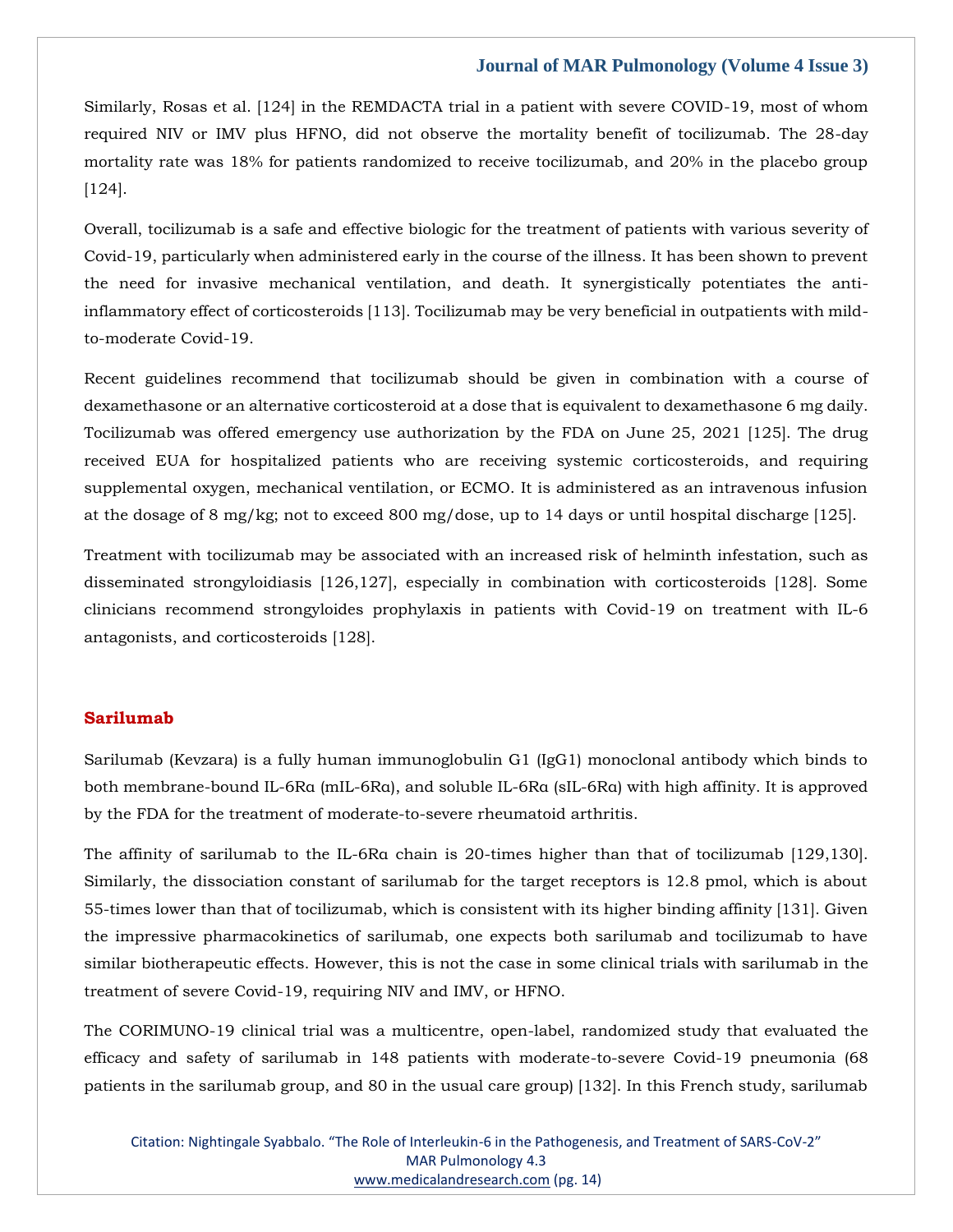treatment did improve the clinical outcome and mortality. Eighteen patients (26%) out of 68 patients in the sarilumab group had a WHO-Clinical Progression Scale (CPS) of greater than 5 at day 4 versus 20 (26%) of 79 in the usual care arm. On day 14, 25 (37%) of the patients receiving sarilumab, and 26 (34%) of the patients in the usual treatment group needed mechanical ventilation or died [132].

In a smaller open-label, randomized, controlled clinical, dose-ranging trial in 115 patients hospitalized for Covid-19 pneumonia, early use of sarilumab was reported to be associated with a low risk of ARDS, and requiring HNFO or mechanical ventilation [133]. Eleven (28%) of the patients in the control group, ten (27%) in the sarilumab 200 mg group, and 5 (13%) in the sarilumab 400 mg developed ARDS, requiring HFNO or respiratory support. The numbers of patients who died were: three in the control group, four in the sarilumab 200 mg, and none in the sarilumab 400 mg [133]. These results do not impressively portrait the efficacy of low dose sarilumab in preventing the need for mechanical ventilation, and in mortality benefit (4 deaths versus 3); except for the good safety profile.

# **Conclusion**

SARS-CoV-2 is fatal severe pneumonia that may progress rapidly to respiratory failure and need for invasive mechanical ventilation and has a very poor prognosis. The standard of care of Covid-19, includes HFNO, dexamethasone, remdesivir, and NIV, IMV, or ECMO in very severe cases. However, mortality is exceptionally high even with these therapies. IL-6 plays a key role in orchestrating the cytokine storm, and hyperinflammation characteristic of Covid-19, leading to respiratory failure, and multi-organ failure. Two IL-6Rα antagonists have been issued a EUA by the FDA, including tocilizumab, and sarilumab. Interleukin-6 receptor antagonists are safe, and effective in the treatment of severe Covid-19, particularly in patients requiring HFNO, or respiratory support. Tocilizumab is the most studied IL-6Rα blocker in the treatment of severely ill patients with Covid-19. Tocilizumab coadministered with dexamethasone is superior to the standard of care alone in the treatment of hypoxemic patients requiring IMV. The duet has been shown to reduce the need for mechanical ventilation and to reduce the mortality in critically ill patients with Covid-19.

#### **Conflict of interest:**

The author declares that the publication was conducted in the absence of any commercial or financial relationships that could be construed as a potential conflict of interest.

Citation: Nightingale Syabbalo. "The Role of Interleukin-6 in the Pathogenesis, and Treatment of SARS-CoV-2" MAR Pulmonology 4.3 [www.medicalandresearch.com](http://www.medicalandresearch.com/) (pg. 15)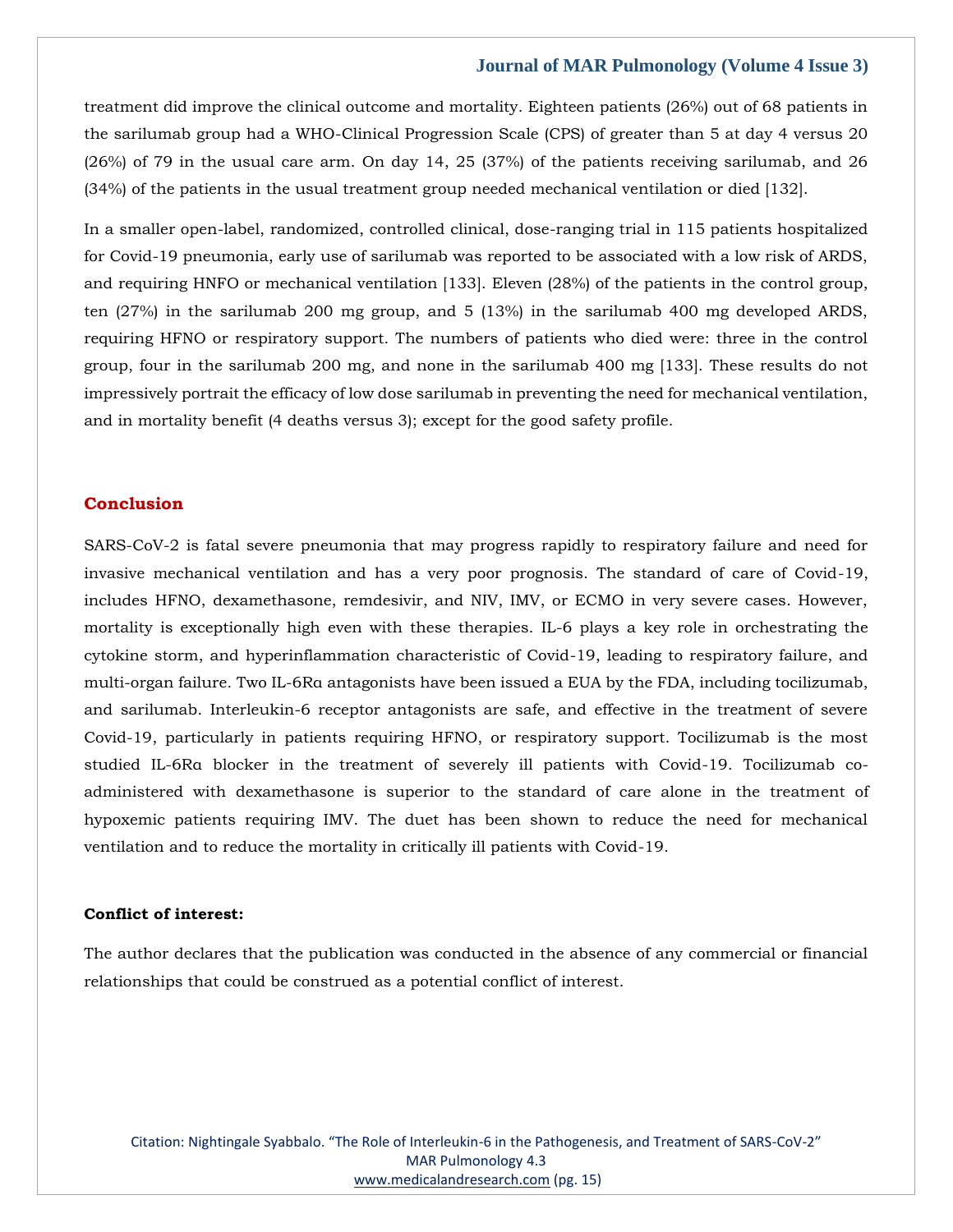### **References**

1. Harrison AG, Lin T, Wang P. Mechanisms of SARS-CoV-2 transmission and pathogenesis. Trends Immunoil 2020; 41:1100-1115.

2. Zhu N, Zhang D, Wang W, Li X, Yang B, Song J, et al. A novel coronavirus from patients with pneumonia in China, 2019. N Engl J Med 2020; 382:727-733. doi: 10.1056/NEJMoa2001017.

3. WHO, WHO Coronavirus (COVID-19) Dashboard. [http://covid19.who.int.](http://covid19.who.int/) Date last accessed: June 17, 2021.

4. Wu Z, McGoogan JM. Characteristics of important lessons from the coronavirus disease 2019 (COVID-19) outbreak in China: summary of a report of 72, 314 cases from the Chinese Center for Disease Control and Prevention.

5. Mehta P, McAuley DF, Brown M, Sanchez Z, Tattersall RS, Manson JJ. COVID-19: consider cytokine storm syndromes and immunosuppression. Lancet 2020; 395:1033-1034. doi: 10.1016/S0140- 6736(20)30628-0.

6. Huang C, Wang Y, Li X, Ren L, Zhao J, Hu Y, et al. Clinical features of patients infected with 2019 novel coronavirus in Wuhan, China. Lancet 2020; 395(10223):497-506. doi: 10.1016/S0140- 6736(20)30183-5.

7. Ruan Q, Yang K, Wang W, Jiang L, Song J. Clinical predictors of mortality due to COVID-19 based on analysis of data of 150 patients from Wuhan, China. Intensive Care Med 2020; 46:846-848. doi: 10.1007/s00134-020-05991-x.

8. De Luca G, Cavalli G, Campochiaro C, Della-Torre E, Angelillo P, Tomelleri A. GM-CSF blockade with mavrilimumab in severe COVID-19 pneumonia and systemic hyperinflammation: a single-centre, prospective cohort study. Lancet Rheumatol 2020; doi: 10.1016/S2665-9913(20)30170-3.

9. Thomson BT, Chambers RC, Liu KD. Acute respiratory distress syndrome. N Engl J Med 2017; 377:562-572. doi: 10.1056/NEJMra1608077.

10. Ye Q, Wang B, Mao J. The pathogenesis and treatment of the 'cytokine storm' in COVID-19. J Infect 2020; 80:607-613. doi: 10.1016/j.jinf.2020.03.037.

11. Iannaccone G, Scacciavillani R, Del Buono MG, Camilli M, Ronco C, Lavie CJ, et al. Weathering the cytokine storm in COVID-19: therapeutic implications. CardioRenal Med 2020; 10:277-287. doi: 10.1159/000509483.

12. Manjili RH, Zarei H, Habibi M, Manjili MH. COVID-19 as an Acute Inflammatory Disease. J Immunol 2020; 205:12-19. doi: 10:4049/jimmunol.2000413.

Citation: Nightingale Syabbalo. "The Role of Interleukin-6 in the Pathogenesis, and Treatment of SARS-CoV-2" MAR Pulmonology 4.3 [www.medicalandresearch.com](http://www.medicalandresearch.com/) (pg. 16)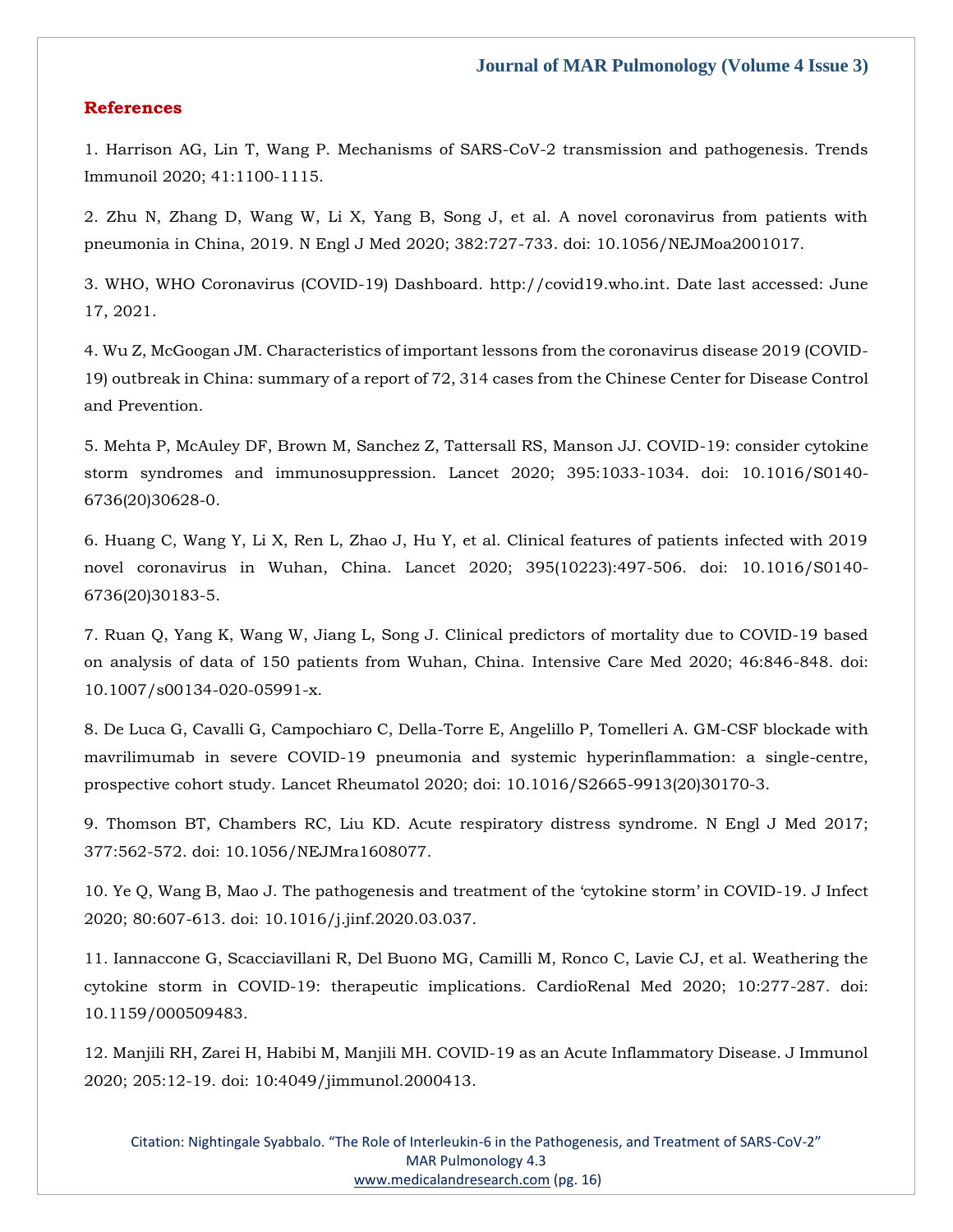13. Del Valle DM, Kim-Schulze S, Huang HH, Beckmann ND, Nirenberg S, Wang B, et al. An inflammatory cytokine signature predicts COVID-19 severity and survival. Nat Med 2020; 26:1636- 1643. doi: 10.1038/s41591-1051-9.

14. Cruz AS, Mendes-Frias A, Oliveira AI, Dias L, Matos AR, Carvalho A, Capela C, Pedrosa J, Castro AG, Silvestre R. Interleukin-6 is a biomarker for the development of fatal severe acute respiratory syndrome coronavirus 2 pneumonia. Front Immunol 2021; [https://doi.org/10.3389/fimmu.2021.613422.](https://doi.org/10.3389/fimmu.2021.613422)

15. Zhou F, Yu T, Du R, et al. Clinical course and risk factors for mortality of adult inpatients with COVID-19 in Wuhan, China: a retrospective cohort study. Lancet 2020; 395(10229):1054-1062. doi: 10.1016/S0140-6736(20)30566-3.

16. Berlin DA, Gulick RM, Martinez FJ. Severe COVID-19. N Engl J Med 2020; 383(25):2451-2460. doi: 10.1056/NEJMcp2009575.

17. Tian S, Xiong Y, Liu H, Niu L, Guo J, Liao M, et al. Pathological study of the 2019 novel coronavirus disease (COVID-19) through post-mortem core biopsies. Mod Pathol 2020; 33:1007-1014. doi: 10.1038/s41379-020-0536-x.

18. Stoyanov GS, Yanulova N, Stoev L, Zgurova N, Mihaylova V, Dzhenkov DL, Stoeva M, Stefanova N, et al. Temporal patterns of COVID-19-associated pulmonary pathology: an autopsy study. Cureus 2021; 13(12:e20522. doi: 10.7759/cureus.20522.

19. Wilcox SR. Management of respiratory failure due to covid-19. BMJ 2020; 369. [https://10.1136/bmj.m1786.](https://10.0.4.112/bmj.m1786)

20. Mason RJ. Pathogenesis of COVID-19 from a cell biology perspective. Eur Respir J 2020; 55(4).

21. Zheng YY, Ma JY, Xie X. COVID-19 and the cardiovascular system. Nat Rev Cardiol 17:259-260. doi: 10.1038/s41569-020-0360-5.

22. Guo T, Fan Y, Chen M, et al. Cardiovascular implications of fatal outcomes of patients with corona virus disease 2019 (COVID-19). JAMA Cardiol 2020.

23. Chu KH, Tsang WK, Tang CS, Lam MF, Lai FM, To KF, et al. Acute renal impairment in coronavirusassociated severe acute respiratory syndrome. Kidney Int 2005; 67:698-705. doi: 10.1111/j.1523- 1755.2005.67139.x.

24. Naicker S, Yang CW, Hwang SJ, Liu BC, Chen JH, Jha V. The novel coronavirus epidemic and kidneys. Kidney Int 2020; 97:824-828. doi: 10.1016/j.kint.2020.03.001.

25. Lee IC, Huo TI, Huang YH. Gastrointestinal and liver manifestations in patients with COVID-19. J Chin Med Assoc 2020; 83:521-523. doi: 10.1097/JCMA.0000000000000310.

Citation: Nightingale Syabbalo. "The Role of Interleukin-6 in the Pathogenesis, and Treatment of SARS-CoV-2" MAR Pulmonology 4.3 [www.medicalandresearch.com](http://www.medicalandresearch.com/) (pg. 17)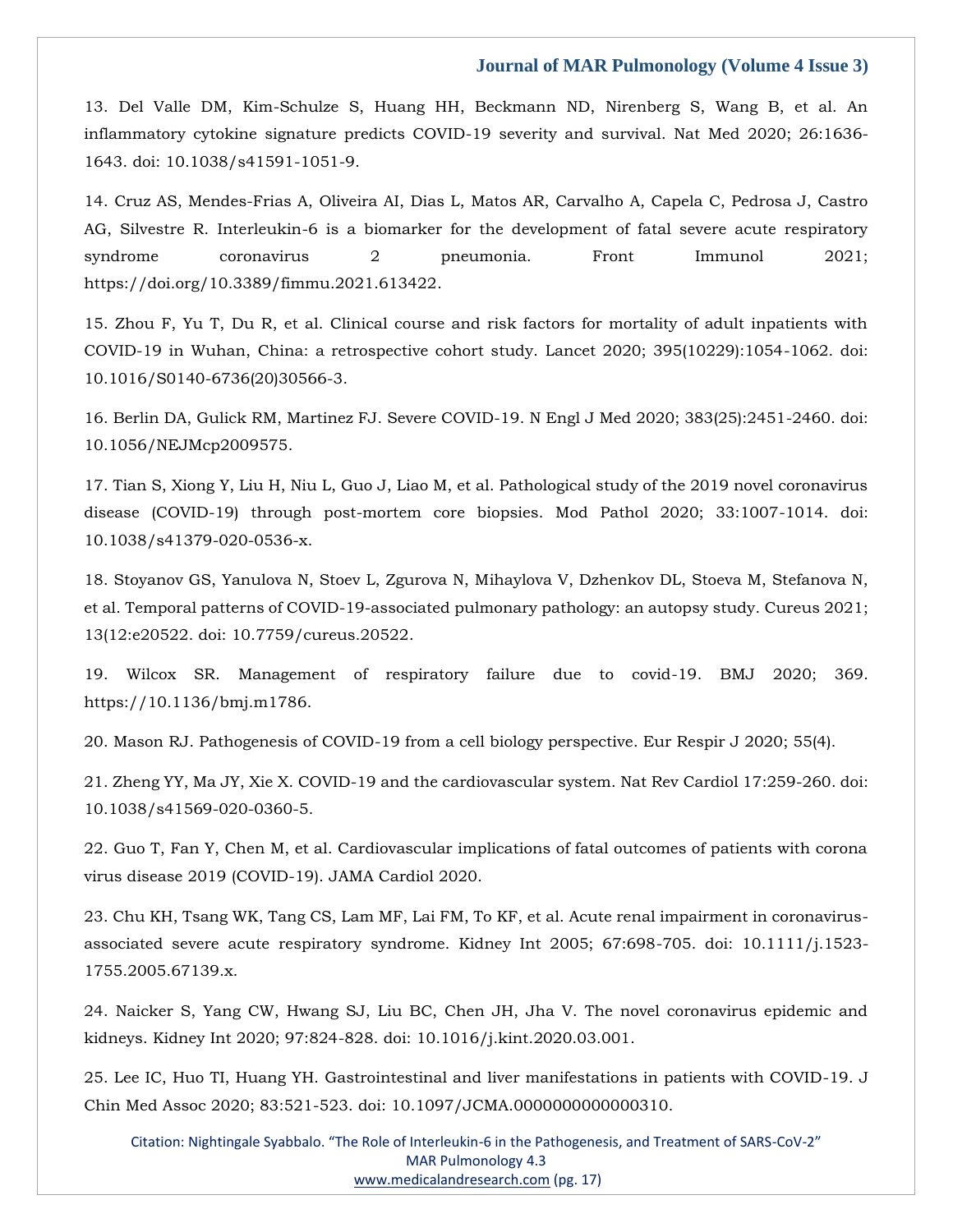26. Stoneham SM, Mine KM, Nuttall E, Frew GH, Sturrock BR, Sivaloganathan H, et al. Thrombotic risk in COVID-19: a case series and case-control study. Clin Med (London., (England) 2020; 20:e76-e81. doi: 10.7861/clinmed.2020.0228.

27. Mao L, Jin H, Wang M, Hu Y, Chen S, He Q, et al. Neurologic manifestations of hospitalized patients with coronavirus disease 2019 in Wuhan, China. JAMA 2020; 77:683-690. doi: 10.1001/jamaneurol.2020.1127.

28. Li Y, Li M, Wang M, Zhou Y, Chang J, Xian Y. Acute cerebrovascular disease following COVID-19: a single center, retrospective, observational study. Stroke Vasc Neurol 2020; 5(3):279-284.

29. Patel U, Malik P, Mehta D, Rajput P, Shrivastava M, Naveed M, Urhoghide E, Martin M, Somi S, et al. Outcomes of COVID-19 complications and their possibilities as potential triggers of stroke. J Stroke Cerebrovasc Dis 2021; 30(7):105805. doi: 10.1016/j.strokecerebrovasdis.2021.105805.

30. Pourbagheri-Sigaroodi A, Bashash D, Fateh F, Abolghasemi H. Laboratory findings in COVID-19 diagnosis and prognosis. Clin Chim Acta Int J Chem 2020; 510:475-482. doi: 10.1016/j.cca.2020.08.019.

31. Wang D, Hu B, Hu C, Zhu F, Liu X, Zhang J, et al. Clinical characteristics of 138 hospitalized patients with 2019 novel coronavirus-infected pneumonia in Wuhan, China. JAMA 2020; 323:1061- 1069. doi: 10.1001/jama.2020.1585.

32. Tang N, Li D, Wang X, Sun A. Abnormal coagulation parameters are associated with poor prognosis in patients with novel coronavirus pneumonia. J Thromb Haemost 2020; 18(4):844-847.

33. Hunter CA, Jones SA. Interleukin-6 as a keystone cytokine in health and disease. Nat Immunol 2015; 16:448-457.

34. Heinrich PC, Castell JV, Andus T. Interleukin-6 and the acute phase response. Biochem J 1990; 265:621-636. doi: 10.1042/bj2650621.

35. Uciechowski P, Dempke WCM. Interleukin-6: a masterplayer in the cytokine network. Oncology 2020; 98:131-137. [https://doi.org/10.1159000505099.](https://doi.org/10.1159000505099)

36. Nowell MA, Williams AS, Carty SA, Scheller J, Hayes AJ, Jones GW, Richards PJ, Slinn S, Ernst M, Jenkins BJ, et al. Therapeutic targeting of IL-6 trans signalling counteracts STAT3 control of experimental inflammatory arthritis. J Immunol 2009; 182:613-622.

37. Brooks GD, McLeod L, Alhayyani S, Miller A, Russell PA, Ferlin W, Rose-John S, Ruwanpura S, Jenkins BJ. IL6 trans-signaling promotes KRAS-driven lung carcinogenesis. Cancer Res 2016; 76:866- 876.

Citation: Nightingale Syabbalo. "The Role of Interleukin-6 in the Pathogenesis, and Treatment of SARS-CoV-2" MAR Pulmonology 4.3 [www.medicalandresearch.com](http://www.medicalandresearch.com/) (pg. 18)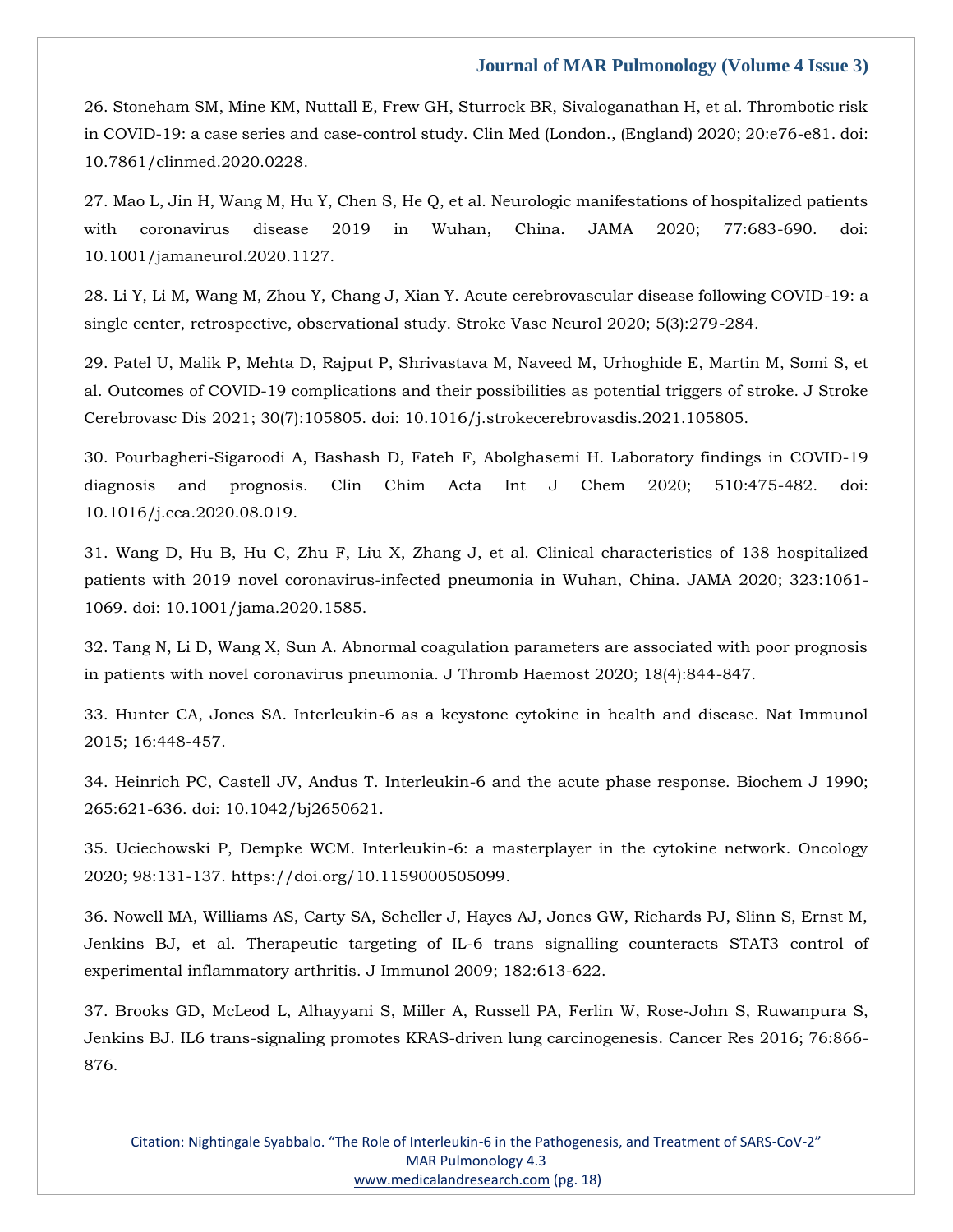38. Hirano T. IL-6 in inflammation, autoimmunity and cancer. Int Immunol 2021; 33(3):127-148. https://doi.org/10.1093/intimm/dxaa078.

39. Jones SA, Scheller J, Rose-John S. Therapeutic strategies for the clinical blockade of IL-6/gp130 signaling. J Clin Invest 2011; 121:3375-3383.

40. Rose-John S. Interleukin-6 family cytokines. Cold Spring Harb Perspect 2018; 10(2):a028415. doi: 10.1101/sshperspect.a028415.

41. Paul SR, Bennett F, Calvetti JA, Kelleher K, Wood CR, O'Hara RM Jr, Leary AC, Sibley B, Clark SC, Williams DA, et al. Molecular cloning of a cDNA encoding interleukin 11, a stromal cell-derived lymphopoietic and hematopoietic cytokine. Proc Natl Acad Sci 1990; 87:7512-7516.

42. Malik N, Kallestad JC, Gunderson NL, Austin SD, Neubauer MG, Ochs V, Marquardt H, Zarling JM, Shoyab M, Wei CM, et al. Molecular cloning, sequence analysis, and functional expression of a novel growth regulator, oncostatin M. Mol Cell Biol 1989; 9:2847-2853.

43. Gearing DP, Gough NM, King JA, Hilton DJ, Nicola NA, Simpson RJ, Nice EC, Kelso A, Metcalf D. Molecular cloning and expression of cDNA encoding a murine myeloid leukaemia inhibitory factor (LIF). Science 1989; 246:1023-1025.

44. Lin LF, Mismer D, Lile JD, Armes LG, Butler ET III, Vannice JL, Collins F. Purification, cloning, and expression of ciliary neurotrophic factor (CNTF). Science 1989; 246:1023-1025.

45. Pennica D, King KL, Shaw KJ, Luis E, Rullamaa J, Luoh SM, Darbonne WC, Knutzon DS, Yen R, Chien KR, et al. Expression cloning of cardiotrophin 1, a cytokine that induces cardiac myocyte hypertrophy. Proc Natl Acad Sci 1995; 92:1142-1146.

46. Heinrich PC, Behrmann I Haan S, Hermanns HM, Muller-Newen G, Schaper F. Principles of interleukin (IL)-6-type cytokine signalling and regulation. Biochem J 2003; 374:1-20. doi: 10.1042/BJ20030407.

47. Scheller J, Grötzinger J, Rose-John S. Updating interleukin-6 classic- and trans-signaling. Signal Transduct 2006; 6:240-259. doi: 10.1002/sita.200600086.

48. Gearing DP, Thut CJ, VandeBos T, Gimpel SD, Delaney PB, King J, Price V, Cosman D, Beckmann MP. Leukemia inhibitory factor receptor is structurally related to the IL-6 signal transducer, gp130. EMBO J 1991; 10:2839-2848.

49. Hirano T, Yasukawa K, Harada H, Taga T, Watanabe Y, Matsuda T, Kashiwamura S, Nakajima K, Koyama K, Iwamatsu A, et al. Complementary DNA for a novel human interleukin (BSF-2) that induces lymphocytes to produce immunoglobulin. Nature 1986; 324:73-76. doi: 10.1038/324073a0.

Citation: Nightingale Syabbalo. "The Role of Interleukin-6 in the Pathogenesis, and Treatment of SARS-CoV-2" MAR Pulmonology 4.3 [www.medicalandresearch.com](http://www.medicalandresearch.com/) (pg. 19)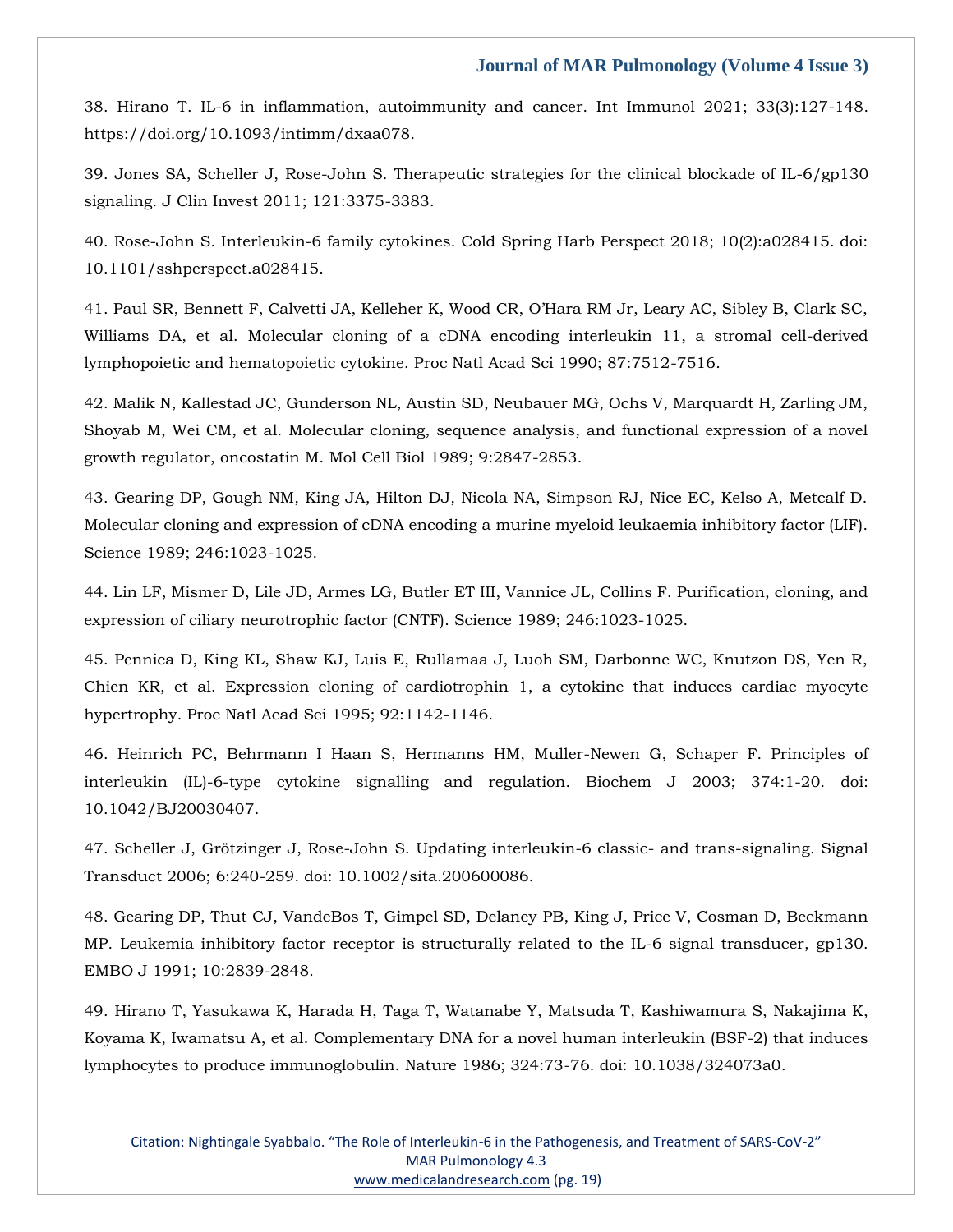50. Yoshikawa T, Hill T, Li K, Peters CJ, Tseng CT. Severe acute respiratory syndrome (SARS) coronavirus-induced lung epithelial cytokines exacerbate SARS pathogenesis by modulating intrinsic functions of monocyte-derived macrophages and dendritic cells. J Virol 2009; 83(7):3039-3048. Available at: [https://www.ncbi.nlm.nih.gov/pubmed/19004938.](https://www.ncbi.nlm.nih.gov/pubmed/19004938)

51. Tanaka T, Narazaki M, Kishimoto T. Immunotherapeutic implications of IL-6 blockade for cytokine storm. Immunotherapy 2016; 8:959-970. doi: 10.2217/imt-2016-0020.

52. Velazquez-Salina L, Verdugo-Rodriguez A, Rodriguez LL, Borca MV. The role of interleukin 6 during viral infections. Front Microbiol 2019; 10:6-11. doi: 10.3389/fmicb.2019.01057.

53. Hirano T. Interleukin 6 and its receptor: ten years later. Intern Rev Immunol 1998; 16:249-284.

54. Kishimoto T. IL-6: from its discovery to clinical applications. Int Immunol 201; 22:347-352.

55. Yamasaki K, Taga T, Hirata Y, Yawata H, Kawinishi Y, Seed B, Taniguchi T, Hirano T, Kishimoto T. Cloning and expression of human interleukin-6 (BSF-2/IFN β2) receptor. Science 1988; 241:825-828.

56. Hirona T, Taga T, Yamasaki K, Matsuda T, Yasukawa K, Hirata Y, Yawata H, Tanabe O, Akira S, Kishimoto T. Molecular cloning of the cDNAs for interleukin-6/B cell stimulatory factor 2 and its receptor. Ann NY Acad Sci 1989; 557:167-178; discussion 178-180.

57. Riethmueller S, Somasundaram P, Ehlers JC, Hung CW, Flynn CM, Lokau J, Agthe M, Düsterhöft S, Zhu Y, Grötzinger J, et al. Proteolytic origin of soluble human IL-6R in vivo and a decisive role of Nglycosylation. PLoS Biol 2017; 15:e2000080.

58. Hibi M, Murakami M, Saito M, Hirano T, Taga T, Kishimoto T. Molecular cloning and expression of an IL-6 signal transducer, pg130. Cell 1990; 63:1149-1157.

59. Oberg HH, Wesch D, Grussel S, Rose-John S, Kabelitz D. Differential expression of CD126 and CD130 mediates different STAT-3 phosphorylation in CD4<sup>+</sup> CD25 – CD25 high regulatory T cells. Int Immunol 2006; 18:555-563.

60. Rose-John S. The soluble interleukin-6 receptor and related proteins. Best Pract Res Clin Endocrinol Metab 2015; 29:787-797.

61. Levy DE, Darnell JE Jr. STATs: Transcriptional control and biological impact. Nat Rev Mol Cell Biol 2002; 3:651-662.

62. Schaper F, Rose-John S. Interleukin-6: Biology, signalling and strategies of blockade. Cytokine Growth Factor Rev 2015; 26:475-487.

63. Kang S, Tanaka T, Narazaki M, Kishimoto T. Targeting interleukin-6 signaling in clinic. Immunity 2019; 50:1007-1023. [https://doi.org/10.1016/j.immuni.2019.03-026.](https://doi.org/10.1016/j.immuni.2019.03-026)

Citation: Nightingale Syabbalo. "The Role of Interleukin-6 in the Pathogenesis, and Treatment of SARS-CoV-2" MAR Pulmonology 4.3 [www.medicalandresearch.com](http://www.medicalandresearch.com/) (pg. 20)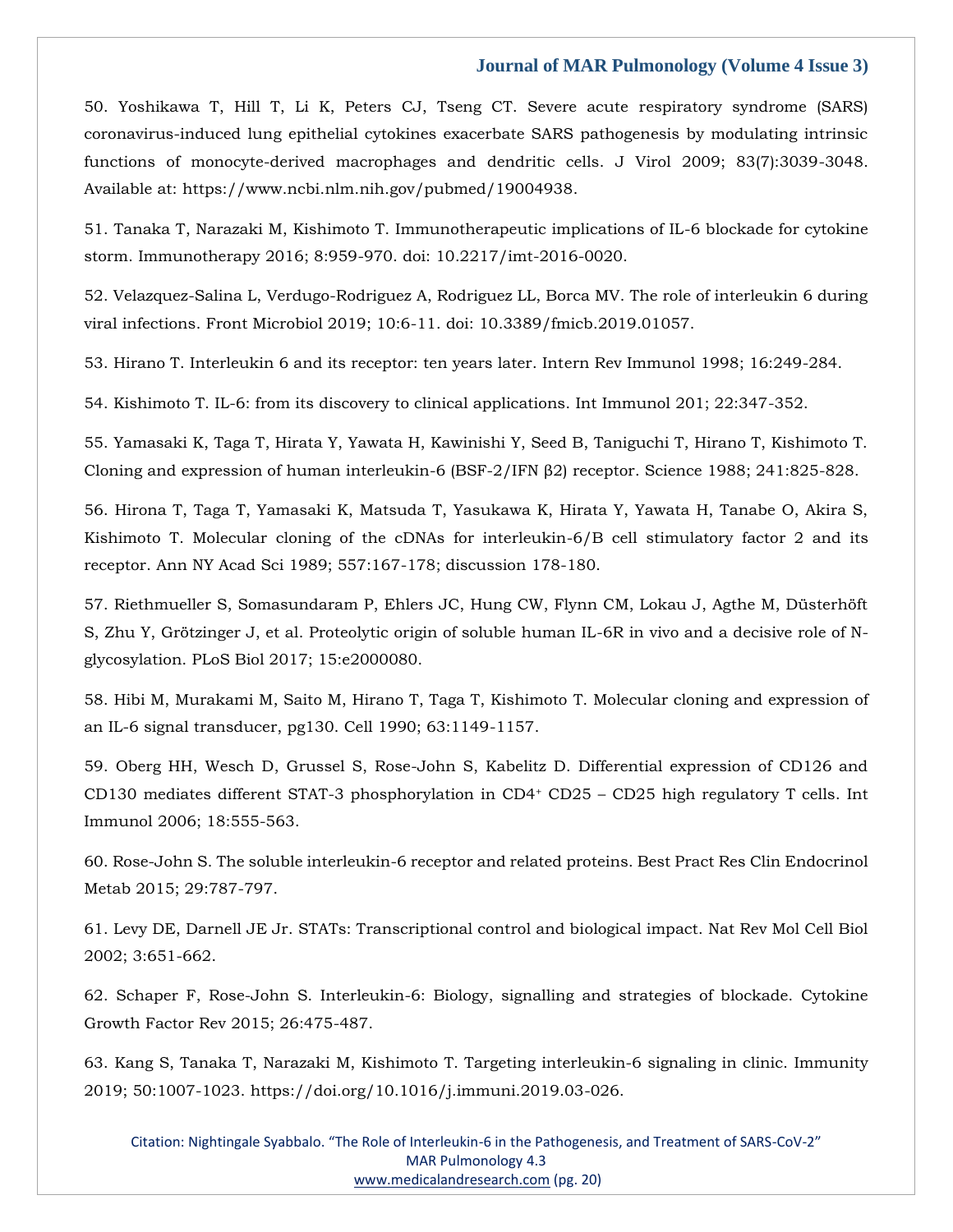64. Elharrar X, Trigui Y, Dols AM, et al. Use of prone positioning in nonintubated patients with COVID-19 and hypoxemic acute respiratory failure. JAMA 2020; 323:2336-2338. doi: 10.1001/jama.2020.8255.

65. Langer T, Brioni M, Guzzardella A, et al. Prone position in intubated, mechanically ventilated patients with COVID-19: a multi-centric study of more than 1000 patients. Crit Care 2021; 25:128. doi: 10.1186/s13054-021-03552-2.

66. Frat JP, Thille AW, Mercat A, et al., FLORALI Study Group, REVA Network. High-flow oxygen through nasal cannula in acute hypoxemic respiratory failure. N Engl J Med 2015; 372:2185-2196. doi: 10.1056/NEJMoa1503326pmid.25981908.

67. Alhazzani W, Moller MH, Arabi YM, et al. Surviving sepsis campaign: guidelines on the management of critically ill adults with coronavirus disease 2019 (COVID-19). Intensive Care Med 2020:1-34. [Epub ahead of print.]pmid:32222812.

68. Richard JD, Roca O, Lemiale V, et al. Use of high flow oxygen during acute respiratory failure. Intensive Care Med 2020; 46:2238-2247. doi: 10.1007/s00134-020-06228-7.

69. Rochwerg B, Einav S, Chaudhuri D, et al. The role for high flow nasal cannula as a respiratory support strategy in adults: a clinical practice guideline. Intensive Care Med 2020; 46:2226-2237. doi: 10.1007/s00134-020-06312-y.

70. Marini JJ, Gattinoni L. Management of COVID-19 respiratory distress. JAMA 2020; 323(2):2329- 2330.

71. Gattinoni L, Gattarello S, Steinberg I, Busana M, Palermo P, Lazzari S, Romitti F, Quintel M, et al. COVID-19 pneumonia: pathophysiology and management. Eur Respir Rev 2021; 30:210138. DOI: 10.101183/16000617.138-2021.

72. Grasselli G, Zangrillo A, Zanella A, et al. Baseline characteristics and outcomes of 1591 patients infected with SARS-CoV-2 admitted to ICUs of the Lombardy Region, Italy. JAMA 2020; 323:1574-1581. doi: 10.1001/jama.2020.5394.

73. Grieco DL, Menga LS, Cesarano M, et al. Effect of helmet noninvasive ventilation vs high-flow nasal oxygen on days free of respiratory support in patients with covid-19 and moderate to severe hypoxemic respiratory failure: the HENIVOT randomized clinical trial. JAMA 2021; 325:1731-1743. doi: 10.1001/jama.2021.4682.

74. So C, Ro S, Murakami M, Imai R, Jinta T. High-dose, short-term corticosteroids for ARDS caused by COVID-19: a case series. Respirol Case Rep 2020; 8(6):e00596.

Citation: Nightingale Syabbalo. "The Role of Interleukin-6 in the Pathogenesis, and Treatment of SARS-CoV-2" MAR Pulmonology 4.3 [www.medicalandresearch.com](http://www.medicalandresearch.com/) (pg. 21)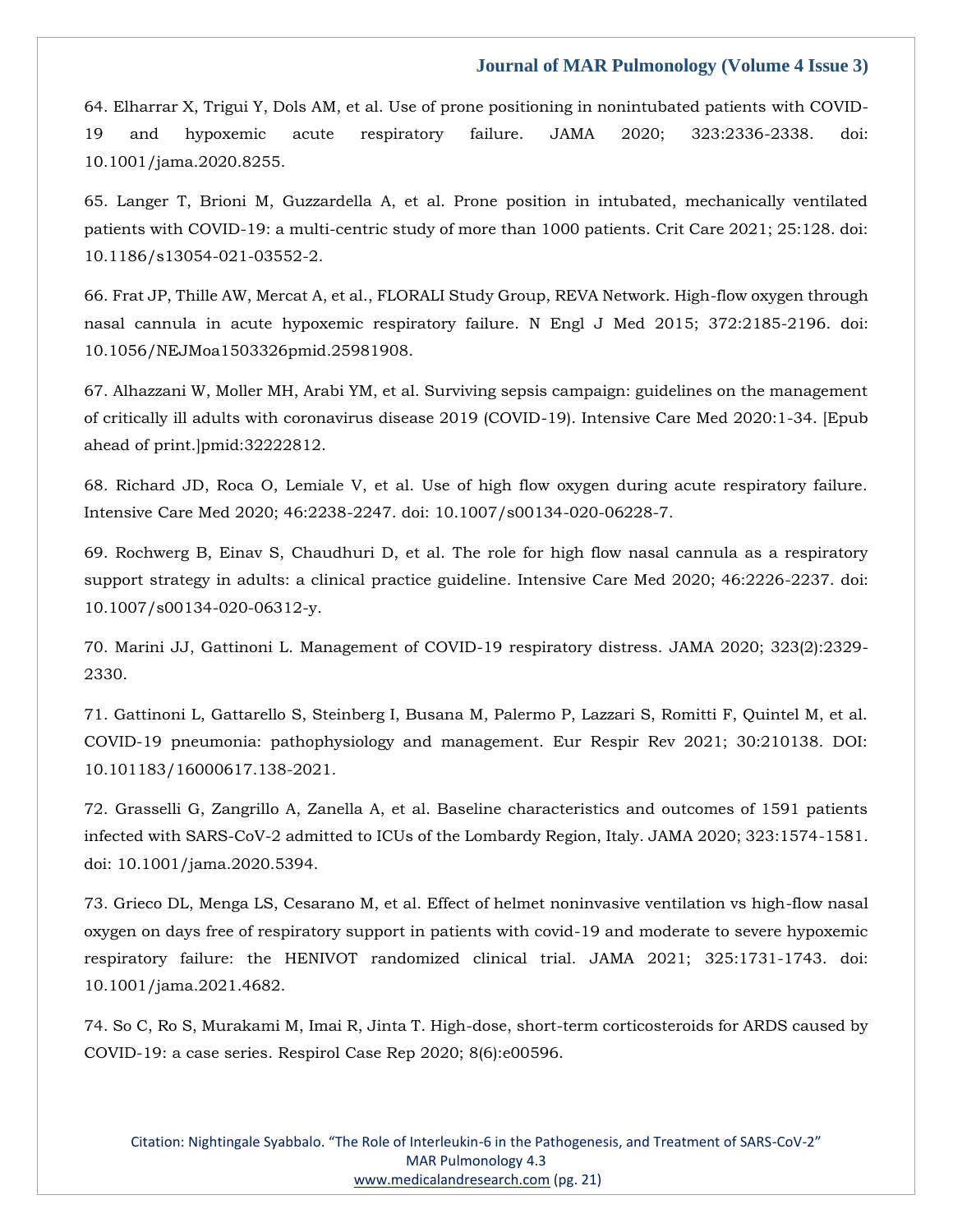75. Horby P, Lim WS, Emberson JR, et al; RECOVERY Collaborative Group. Dexamethasone in hospitalized patients with Covid-19. N Engl J Med 2021; 384(8):693-704. doi: 10.1058/NEJMoa2021436.

76. Tomazini BM, Maia IS, Cavalcanti AB, Berwanger O, Rosa RG, Veiga V, et al. Effect of dexamethasone on days of alive and ventilator-free in patients with moderate or severe acute respiratory distress syndrome and COVID-19: the CoDEX randomized clinical trial. JAMA 2020; 324:1307-1316.

77. Angus DC, Derde L, Al-Beidh F, et al. Effect of hydrocortisone on mortality and organ support in patients with severe COVID-19: the REMAP-CAP COVID-19 corticosteroid domain randomized clinical trial. JAMA 2020; 324:1317-1329.

78. Deguin PF, Heming N. Meziani F, et al. Effect of hydrocortisone on 21-day mortality or respiratory support among critically ill patients with COVID-19: a randomized clinical trial. JAMA 2020; 324:1298- 1306.

79. Glucocorticoid Therapy for COVID-19 Critically Ill Patients with Severe Acute Respiratory Failure. [https://ClinicalTrials.gov/show/NCT04244591.](https://clinicaltrials.gov/show/NCT04244591)

80. COVID-19-associated ARDS Treated With Dexamethasone: Alliance Covid-19 Brasil III. [https://ClinicalTrials.gov/show/NCT04327401.](https://clinicaltrials.gov/show/NCT04327401)

81. Munch MW, Meyhoff TS, Helleberg M, et al. Low-dose hydrocortisone in patients with COVID-19 and severe hypoxia: the COVID STEROID randomised, placebo-controlled trial. Acta Anaesthesiol Scand. Published online June 17, 2021.

82. Raju R, Prajith V, Biatris PS. Therapeutic role of corticosteroids in COVID-19: a systemic review of registered clinical trials. Future J Pharn Sci 2021; 7(1):1-18.

83. Villar J, Ferrando C, Martínez D, Ambrós A, Munoñz T, Soler JA, et al. Dexamethasone treatment for the acute respiratory distress syndrome: a multicentre, randomised controlled trial. Lancet Respir Med 2020; 8(3):267-276.

84. Ranjbar K, Moghadami M, Mirahmadizadeh A, Fallahi MJ, Khaloo V, Shahriarirad R, et al. Methylprednisolone or dexamethasone, which one is superior corticosteroid in the treatment of hospitalized COVID-19 patients: a triple-blinded randomized controlled trial. BMC Infect Dis 2021; 21(1):1-8.

85. Ma S, Xu C, Liu S, Sun X, Li R, Mao M, et al. Efficacy and safety of systematic corticosteroids among severe COVID-19 patients: a systematic review and meta-analysis of randomized controlled trials. Signal Transduction Targeted Ther 2021; 6(1):1-7.

Citation: Nightingale Syabbalo. "The Role of Interleukin-6 in the Pathogenesis, and Treatment of SARS-CoV-2" MAR Pulmonology 4.3 [www.medicalandresearch.com](http://www.medicalandresearch.com/) (pg. 22)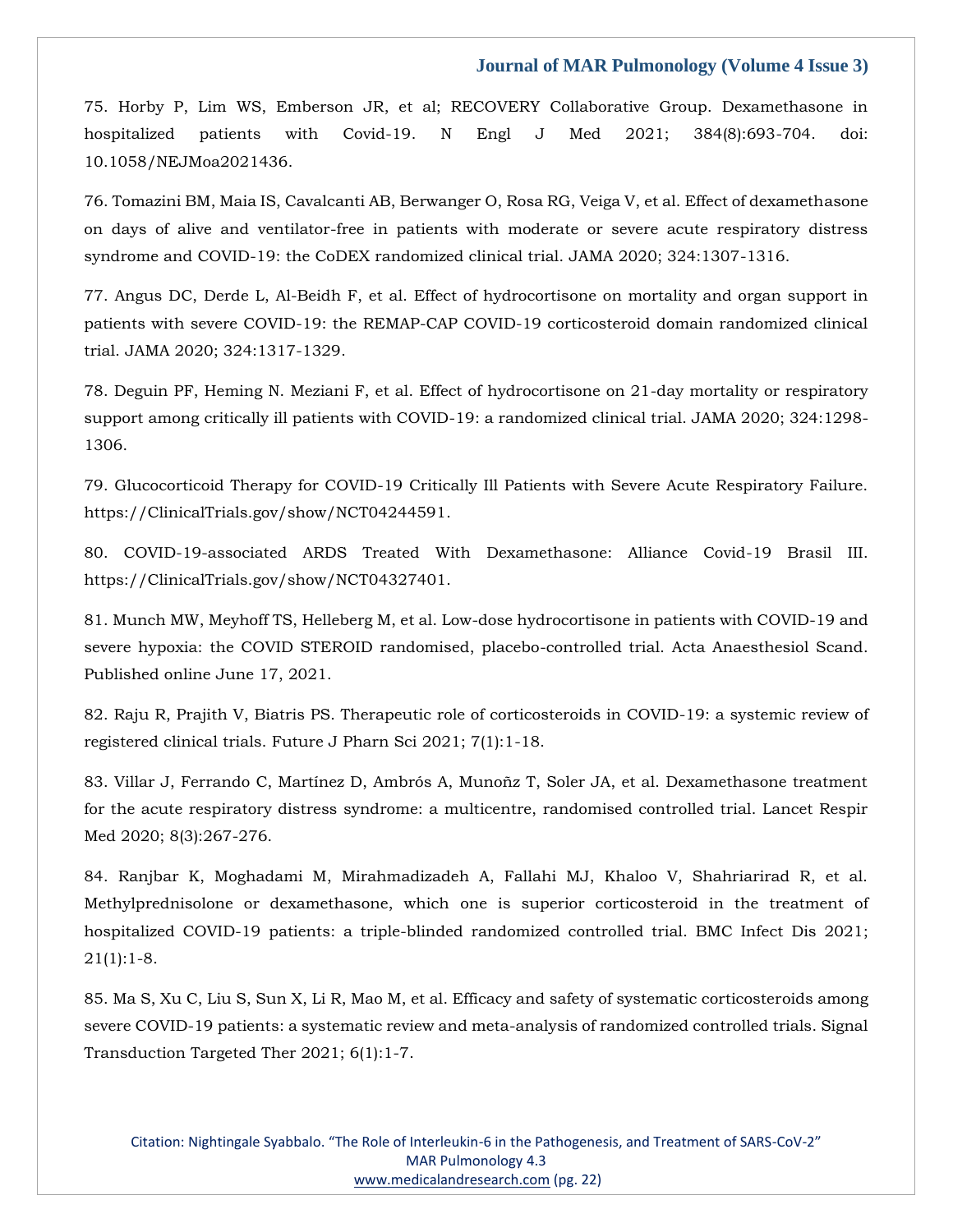86. Chaudhuri D, Sasaki K, Karkar A, Sharif S, Lewis K, Mammen MJ, Alexander P, Ye Z, Lozano LE, Munch MW, Perner A. Corticosteroids in COVID-19 and non-COVID-19 ARDS: a systemic review and meta-analysis. Intensive Care Med 2021; 19:71.

87. The COVID STEROID2 Trial Group. Effects of 12 mg vs 6 mg of dexamethasone on number of days alive without life support in adults with COVID-19 and severe hypoxemia: The COVID-19 STEROID2 Randomized Trial. JAMA 2021; 326(18):1807-1817. doi: 10.1001/jama.2021.18295.

88. Rochwerg B, Agarwal A, Siemieniuk RA, et al. A living WHO guideline on drugs for COVID-19. BMJ 2020; 370:m3379. doi: 10.1136/bmj.m3379.

89. Cao B, Wang Y, Wen D, et al. A trial of lopinavir-ritonavir in adults hospitalized with severe Covid-19. N Engl J Med 2020; 382:1787-1799.

90. Borba MGS, Val FFA, Sampaio VS, et al. Effects of high vs low dose of chloroquine diphosphate as adjunctive therapy for patients hospitalized with severe acute respiratory syndrome coronavirus 2 (SARS-CoV-2) infection: a randomized clinical trial. JAMA Netw Open 2020; 3(4):e208857-e208857.

91. Sheahan TP, Sims AC, Graham RL, et al. Broad-spectrum antiviral GS-5734 inhibits both epidemic and zoonotic coronaviruses. Sc Transl Med 2017; 9:eaa13653-eaa13653.

92. Agonistini ML, Andres EL, Sims AC, et al. Coronavirus susceptibility to the antiviral remdesivir (GS-5734) is mediated by the viral polymerase and the proofreading exoribonuclease. mBio 2018; 9(2):e00221-18-e00221-18.

93. Brown AJ, Won JJ, Graham RL, et al. Broad spectrum antiviral remdesivir inhibits human endemic and zoonotic deltacorronaviruses with a highly divergent RNA dependent RNA polymerase. Antiviral Res 2019; 169:1045541-104541.

94. Sheahan TP, Sims AC, Leist SR, et al. Comparative therapeutic efficacy of remdesivir and combination lopinavir, ritonavir, and interferon beta against MERS-CoV. Nat Commun 2020; 11:222- 222.

95. Beigel JH, Tomashek KM, Dodd LE, Mehta AK, Zingman BS, Kalil AC, Hohmann E, Cu HY, et al. Remdesir for the treatment of Covid-19. N Engl J Med 2020; 383(19)1813-1826.

96. Warren TK, Jordan R, Lo MK, Ray AS, Mackman RL, Soloveva V, et al. Therapeutic efficacy of the small molecule GS-5734 against Ebola virus in rhesus monkeys. Nature 2016; 531(7594):381-385.

97. Wang Y, Zhang D, Du G, Du R, Zhao J, Jin Y, Fu S, Gao L, Cheng Z, Lu Q, Hu Y. Remdesir in adults with severe COVID-19: a randomised, double-blind, placebo-controlled, multicentre trial. Lancet 2020; 395(10236):1569-1578.

Citation: Nightingale Syabbalo. "The Role of Interleukin-6 in the Pathogenesis, and Treatment of SARS-CoV-2" MAR Pulmonology 4.3 [www.medicalandresearch.com](http://www.medicalandresearch.com/) (pg. 23)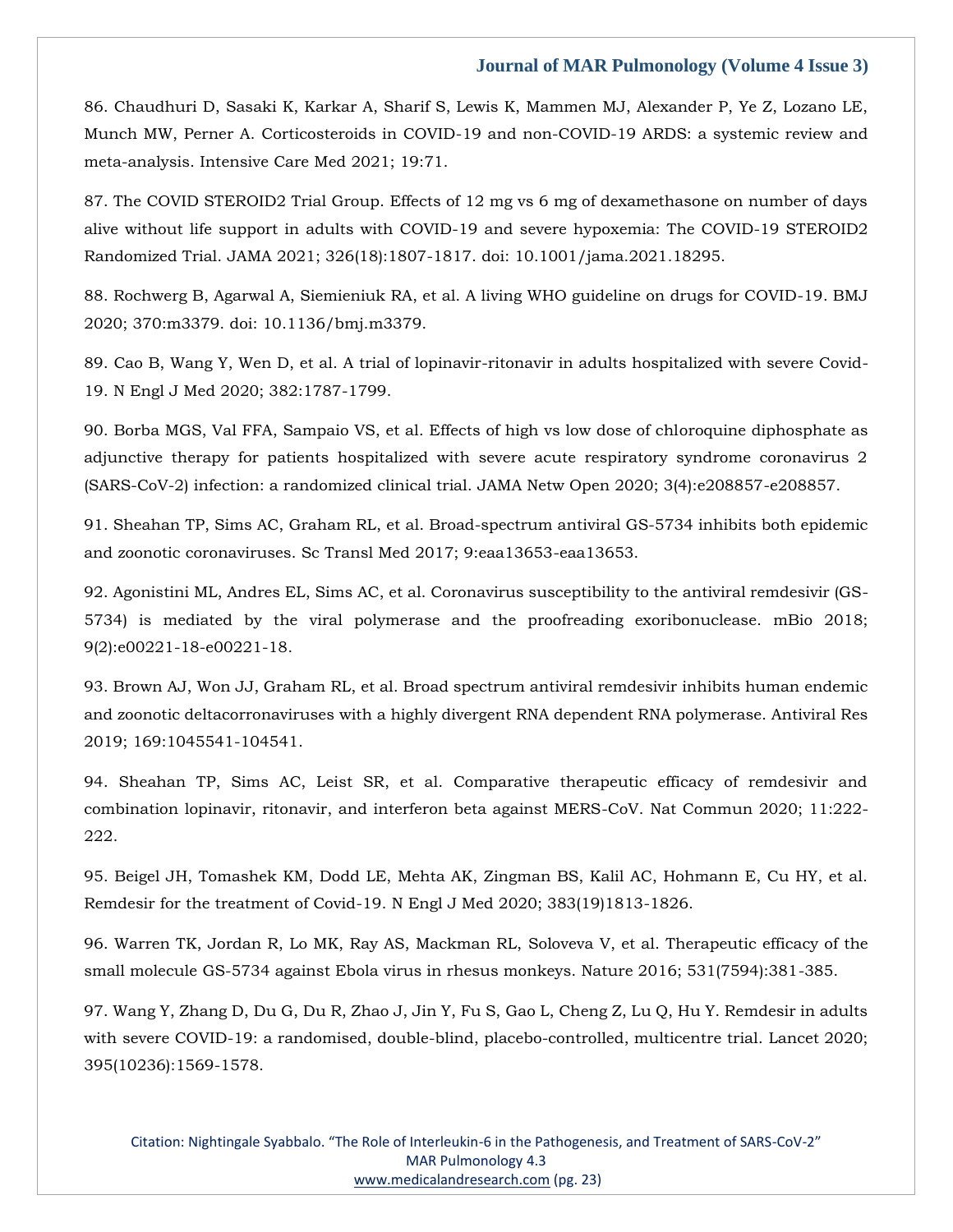98. Piscoya A, Ng-Sueng LF, Parra del Riego A, Cerna-Viacava R, Pasupuleti V, Roman YM, et al. Efficacy and harms of remdesivir for the treatment of COVID-19: a systematic review and meta-analysis. PLoS One 2020; 15(12):e0243705.

99. Remdesivir (veklury) [package insert]. Food and Drug Administration, 2020. Available at: [https://www.accessdata.fda.gov/drugsatfda\\_docs/label/2020/214787Orig1s000lbl.pdf.](https://www.accessdata.fda.gov/drugsatfda_docs/label/2020/214787Orig1s000lbl.pdf)

100. Aslan A, Aslan C, Zolbanin NN, Jafari R. Acute respiratory distress syndrome in COVID-19: possible mechanisms and therapeutic management. Pneumonia 2021; 13:14.

101. McNamara D. FDA Okays Emergency Use of Molnupiravir Pill for COVID-19. Medscape Pulmonary Medicine; December 23, 2021.

102. Fischer W, Eron JJ, Holman W, Cohen MS, Fang L, Szewczyk LJ, Sheahan TP, Baric R, Molllan KR, et al. Molnupiravir, an oral antiviral treatment for COVID-19. NIH Version 1. medRxiv. Preprint 2021; doi: 10.1101/2021.06.17.21258636.

103. Scott LJ. Tocilizumab: A review in rheumatoid arthritis. Drugs 2017; 77:1865-1879. doi: 10.1007/s40265-017-0829-7. pmid:29094311.

104. Smolen JS, Landewé R, Bijlsma J, Burmester G, Chatzidionysiou K, Dougados M, Nam J, Ramiro S, Voshaar M, et al. EULAR recommendations for the management of rheumatoid arthritis with synthetic and biological disease-modifying antirheumatic drugs: 2016 update. Ann Rheum Dis 2017; 76:960-977.

105. De Benedetti F, Brunner HI, Ruperto N, Kenwright A, Wright S, Calco I, Cuttica R, Rave A, et al. Randomized trial of tocilizumab in systemic juvenile idiopathic arthritis. N Engl J Med 2012; 367:2385- 2395.

106. Stone JH, Tuckwell K, Dimonaco S, Klearman M, Aringer M, Blockmans D, Brouwer E, et al. Trial of tocilizumab in giant-cell arteritis. N Engl J Med 2017; 377:317-328.

107. Maude SL, Frey N, Shaw PA, Aplenc R, Barrett DM, Bunin NJ, Chew A, Gonzalez VE, Zheng Z, Lacey SF, et al. Chimeric antigen receptor T cells for sustained remissions in leukemia. N Engl J Med 2014; 371:1507-1517.

108. Nakaoka Y, Isobe M, Takei S, Tanaka Y, Ishii T, Yokota S, Nomura A, Yoshida S, Nishimoto N. Efficacy and safety of tocilizumab in patients with refractory Takayasu arteritis: results from a randomised, double-blind, placebo-controlled, phase 3 trial in Japan (the TAKT study). Ann Rheum Dis 2018; 77:348-354.

109. Martínez-Sanz J, Muriel A, Ron R, Herrera S, Pérez-Molina JA, Moreno S, et al. Effects of tocilizumab on mortality in hospital patients with COVID-19: a multicentre cohort study. Clin Microbiol Infect 2021; 27(2):238-243. [https://doi.org/10.1016/j.cmi.2020.09.021.](https://doi.org/10.1016/j.cmi.2020.09.021)

Citation: Nightingale Syabbalo. "The Role of Interleukin-6 in the Pathogenesis, and Treatment of SARS-CoV-2" MAR Pulmonology 4.3 [www.medicalandresearch.com](http://www.medicalandresearch.com/) (pg. 24)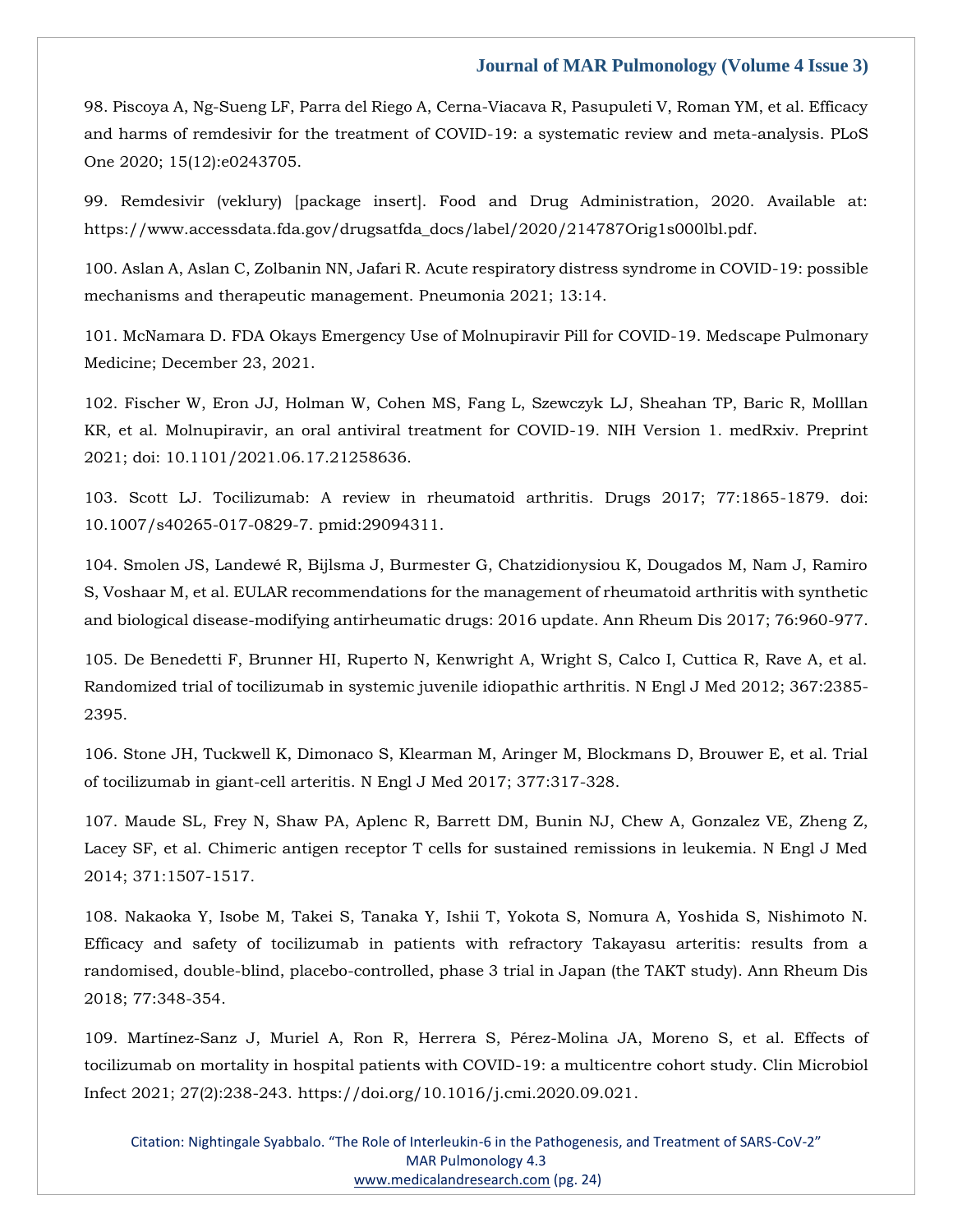110. Kewan T, Covut F, Al-Jaghbeer MJ, Rose L, Gopalakrishna KV, Akbik B. Tocilizumab for treatment of patients with severe COVID-19: retrospective cohort study. EclinicalMedicine 2020. [https://doi.org/10.1016/j.eclinm.2020.100418.](https://doi.org/10.1016/j.eclinm.2020.100418)

111. Wei Q, Lin H, Wei R-G, Chen N, He F, Zou D-H, Wei J-R. Tocilizumab treatment for COVID-19 patients: a systemic review and meta-analysis. Infectious Diseases of Poverty 2021; 10:71.

112. Gordon AC, Mouncey PR, Al-Beidh F, et al; REMAP-CAP Investigators. Interleukin-6 receptor antagonists in critically ill patients with Covid-19. N Engl J Med 2021; 384(16):1491-1502. https://www.ncbi.nih.gov/pubmed/33631065.

113. RECOVERY collaborative group. Tocilizumab in patients admitted to hospital with COVID-19 (RECOVERY): a randomised, controlled, open-label, platform trial. Lancet 2021; 39:397(10285):1637- 1645. doi: 10.1016/S0140-6736(21)00676-0.

114. Klopfenstein T, Zayet S, Lohse A, Balbanc J-C, Badie J, Royer P-Y, et al. Tocilizumab therapy reduced intensive care admission and/or mortality in COVID-19 patients. Med Mal Infect 2020; 50:397- 400. DOI: 10.1016/j.medmal.2020.05.001.

115. Guaraldi G, Meschiari M, Cozzi-Lepri A, Milic J, Tonelli R, Menozzi M, et al. Tocilizumab in patients with severe COVID-19: a retrospective cohort study. Lancet Rheumatol 2020; 2:e474-e484.

116. Food and Drug Administration. Frequently asked questions on the emergency use authorization bamlanivimab and etesevimab. 2021. Available at: [https://www.fda.gov/media/145808/download.](https://www.fda.gov/media/145808/download) Accessed February 17, 2021.

117. Marconi VC, Ramanan AV, de Bono S, et al. Efficacy and safety of baricitinib for the treatment of hospitalised adults with COVID-19 (COV-BARRIER): a randomizes, double-blind, parallel-group, placebo-controlled Phase 3 trial. Lancet Respir Med 2021; Published online ahead of print. Available at: [https://www.ncbi.nlm.nih.gov/pubmed/34480861.](https://www.ncbi.nlm.nih.gov/pubmed/34480861)

118. Tsai A, Diawara O, Nahass RG, Brunetti L. Impact of tocilizumab administration on mortality in severe COVID-19. Sci Rep 2020; 10:19131.

119. Stone JH, Frigault MJ, Serling-Boyd NJ, et al. Efficacy of tocilizumab in patients hospitalized with Covid-19. N Engl J Med 2020; 383:2333-2344.

120. Viega VC, Prats JAGG, Farias DLC, et al. Effect of tociluzumab on clinical outcomes at 15 days in patients with severe or critical coronavirus disease 19: randomised controlled trial. BMJ 2021; 372:n84.

121. Mariette X, Hermine O, Tharaux P-L, et al. Effect of tocilizumab vs usual care in adults hospitalized with covid-19 and moderate or severe pneumonia: a randomized clinical trial. JAMA Intern Med 2021; 181(9):1241-1243. doi: 10.1001/jamainternmed.2021.2209.

Citation: Nightingale Syabbalo. "The Role of Interleukin-6 in the Pathogenesis, and Treatment of SARS-CoV-2" MAR Pulmonology 4.3 [www.medicalandresearch.com](http://www.medicalandresearch.com/) (pg. 25)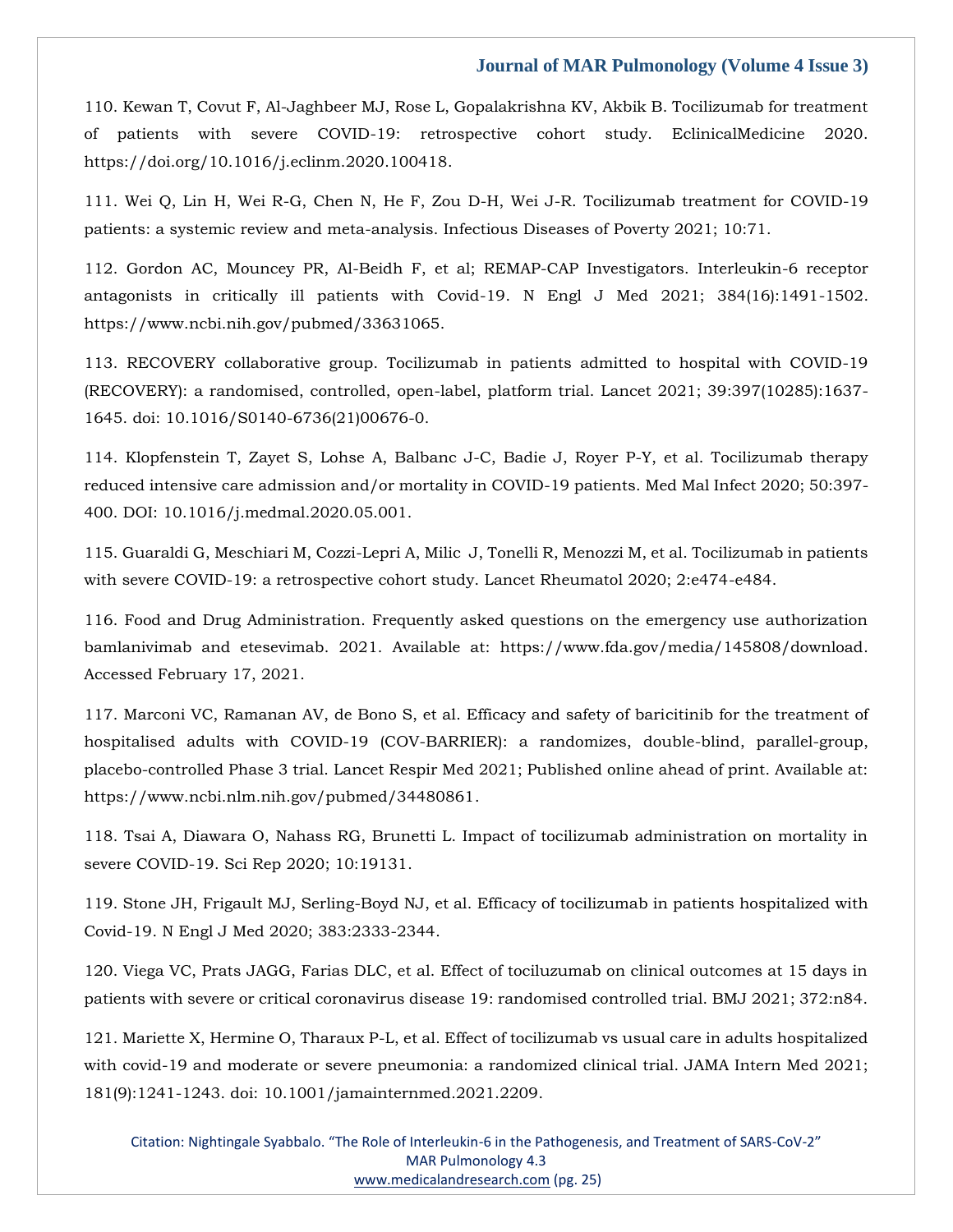122. Rosas IO, Bräu N, Waters M, Go RC, Hunter BD, Bhagani S, Skiest D, Aziz MS, Cooper N, et al. Tocilizumab in hospitalized patient with severe Covid-19 pneumonia. N Engl J Med 2021; published online on February 25, 2021, at NEJM.org.

`123. Salama C, Han J, Yau L, et al. Tocilizumab in patients hospitalized with Covid-19. N Engl J Med 2021; 384:20-30.

124. Rosas IO, Diaz G, Gottlieb RL, et al. Tocilizumab and remdesivir in hospitailized patients with severe COVID-19 pneumonia: a randomized clinical trial. Intensive Care Med 2021; 47(11):1258-1270. Available at: [https://www.ncbi.nlm.nih.gov/pubmed/34609549.](https://www.ncbi.nlm.nih.gov/pubmed/34609549)

125. Food and Drug Administration. Letter of authorization: EUA for tocilizumab (Actemra) for the treatment of coronavirus disease 2019 (COVID-19. 2021. Available at: [https://www.fda.gov/media/150319/download.](https://www.fda.gov/media/150319/download)

126. Lier AJ, Tuan JJ, Davis MW, et al. Case report: disseminated strongyloidiasis in patients with COVID-19. Am J Trop Med Hyg 2020; 103(4):1590-1592. Available at: [https://www.ncbi.nlm.nih.gov/pubmed/32830642.](https://www.ncbi.nlm.nih.gov/pubmed/32830642)

127. Marchese V, Crosato V, Gulletta M, et al. Strongyloides infection manifested during immunosuppressive therapy for SARS-CoV-2 pneumonia. Infection 2021; 49(3):539-542. Available at: [https://www.ncbi.nlm.nih.gov/pubmed/32910321.](https://www.ncbi.nlm.nih.gov/pubmed/32910321)

128. Stauffer WM, Alpern JD, Walker PF. COVID-19 and dexamethasone: a potential strategy to avoid steroid-related strongyloides hyperinfection. JAMA 2020; 324(7):623-624. Available at: [https://www.ncbi.nlm.nih.gov/pubmed/32761166.](https://www.ncbi.nlm.nih.gov/pubmed/32761166)

129. Rafique A, Martin J, Blome M, Huang T, Ouyang A, Papadopoulos N. AB0037 evaluation of binding kinetics and functional bioassay activity of sarilumab and tocilizumab to human IL-6 receptor (IL-6r) alpha. Ann Rheum Dis 2013; 72(A797):A797.

130. Xu C, Rafique A, Potocky T, et al. Differential binding of sarilumab and tocilizumab to IL-Rα and effects of receptor occupancy on clinical parameters. J Clin Pharmacol 2020; 61:714-724.

131. Kim GW, Lee NR, Pi RH, et al. IL-6 inhibitors for treatment of rheumatoid arthritis: past, present, and future. Arch Pharm Res 2015; 38:575-584.

132. CORIMUNO-19 collaborative group. Sarilumab in adults hospitailized with moderate-to-severe COVID-19 pneumonia (CORIMUNO-SARI-1): An open-label randomized controlled trial. Lancet Rheumatol 2021; DOI: [https://doi.org/10.1016/S2665-9913\(21\)00315-5.](https://doi.org/10.1016/S2665-9913(21)00315-5)